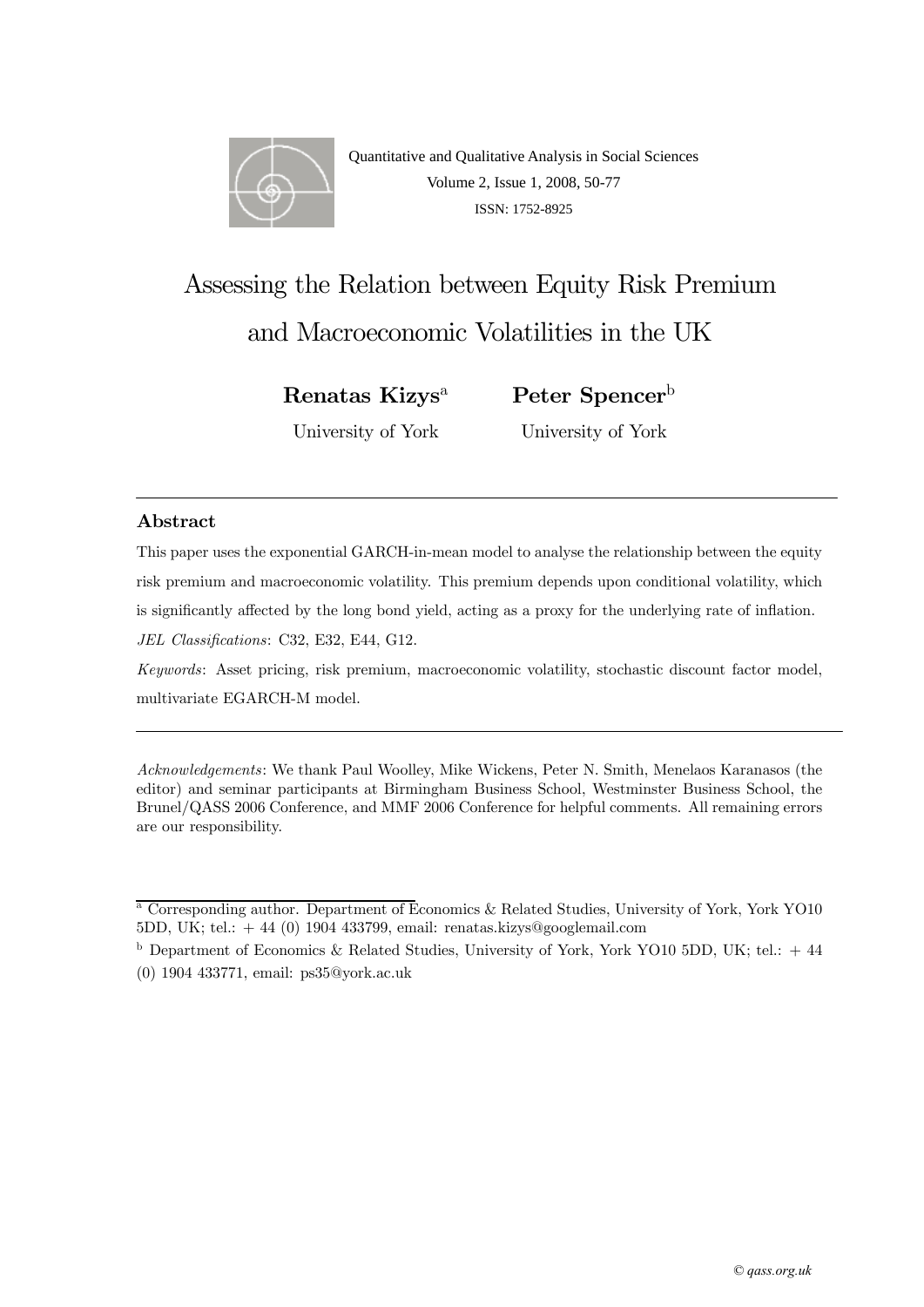## **1 Introduction**

Finance theory predicts that risk premia - the extra returns that investors demand for holding risky assets - should reflect changing perceptions of risk. The UK has experienced considerable variation in macroeconomic volatility in recent decades and in this paper we examine the effect of this on the equity risk premium. We ask (i) whether macroeconomic volatilities significantly correlate with changes in inflationary expectations, proxied by the long-term government bond yield and (ii) whether the UK equity market investors significantly price in these macroeconomic volatilities. Our framework is based on the Stochastic Discount Factor (SDF), which rules out arbitrage. We use a modified trivariate exponential GARCH-in-mean (EGARCH-M) process to model the volatility in output growth, inflation and equity returns, and analyse the effect of macroeconomic volatilities upon ex ante expected returns, represented by the conditional mean returns on equity.

Following Scruggs (1998), we focus on the 'convoluted' (or two-stage) relation between the equity risk premium, macroeconomic risk and inflationary expectations. We use monthly data for the period 1964:1 - 2004:10. At the first stage, we find that the long bond yield exerts a significant effect on macroeconomic and financial volatilities. At the second stage, the covariance between output growth and equity return has a significant effect on the risk premium, although that between inflation and equity return does not. We find that the UK equity risk premium reflects the rise and subsequent fall in macroeconomic volatility. Specifically: the relatively low volatility period of the 1960s was followed by a more turbulent period in the 1970s, and then another low volatility period in the 1980s. Our research also suggests that the long-term government bond yield captures investor perceptions of UK stock market investment and macroeconomic risk. In addition, it suggests that investor perceptions are better represented by the long-term government bond yield than by the short-term interest rate.

As in the study of the US markets by Scruggs (1998), we find that volatility and risk premia are significantly affected by the level of the long-term bond yield, probably acting as a proxy for the underlying rate of inflation. This variable appears to provide a better explanation of volatility than the short-term interest rate used in an earlier study by Glosten, Jagannathan, and Runkle (1993). It explains a large part of the rise and subsequent fall in UK macroeconomic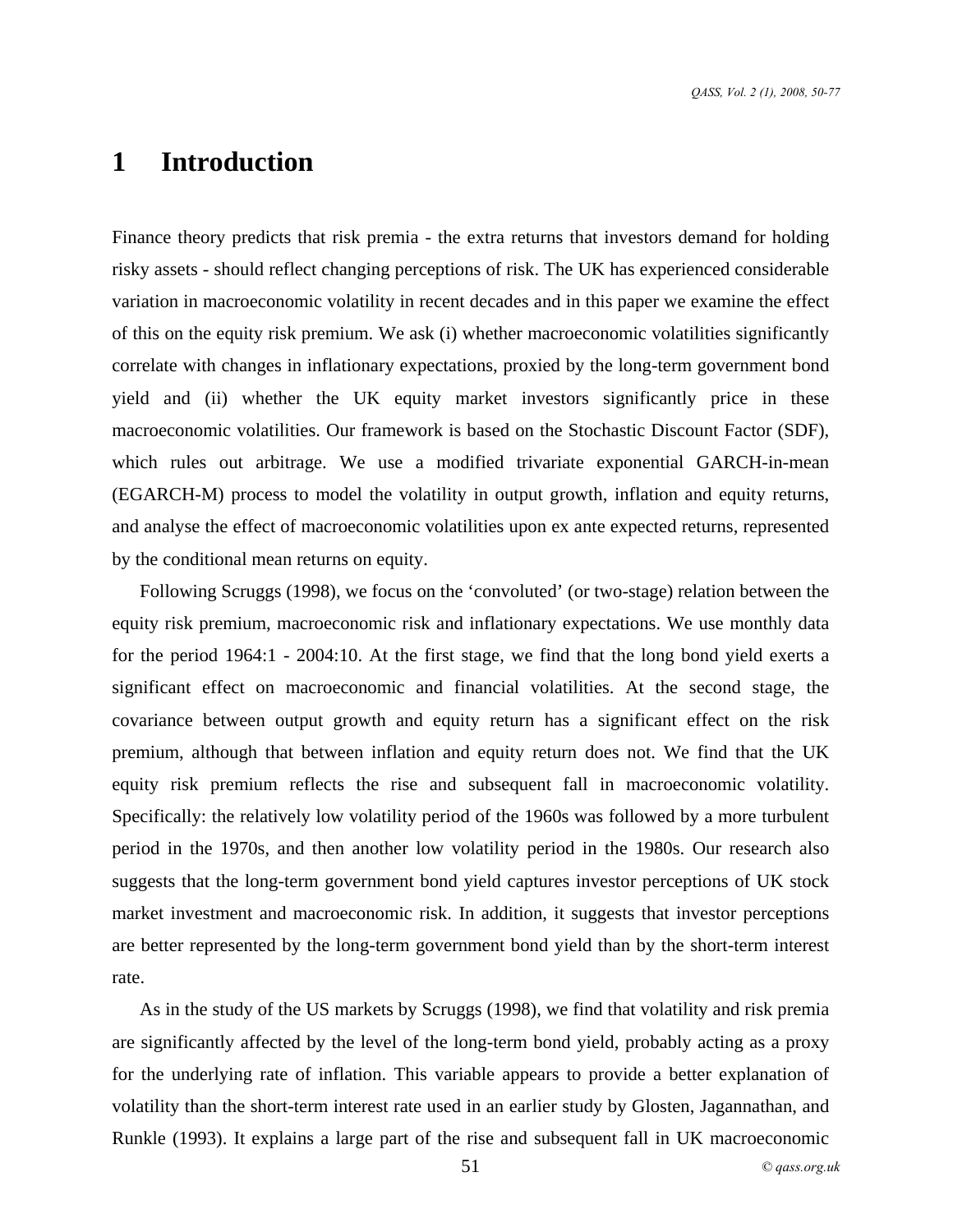volatility since the mid 1960s, consistent with the view that high levels of inflation increase macroeconomic uncertainty by confusing relative price signals and increasing the tension between fiscal and monetary policy (Okun, 1971, Friedman, 1977, Fischer, Hall and Taylor, 1981, Huizinga, 1993, among others).

Our findings are useful for practitioners and academics in several respects. First, they show how the risk-return relation can be analysed using a triangular-factorisation based multivariate EGARCH-M model, which has seldom been used in this literature. Second, they throw light upon the 'convoluted' relation between equity risk premia, macroeconomic and financial volatilities and long-term government bond yields for the UK, which has not yet been studied. Third, they suggest that the dramatic decline in macroeconomic volatility in the 1980s was followed by a fall in risk premia. Finally, our results may be useful for stock market investors who form expectations on the basis of macroeconomic information when evaluating their investment opportunities.

We organise our study as follows. In Section 2, we provide a literature review. In Section 3, we set up the SDF model of the equity risk premia. In Section 4, we formulate our empirical model. In Section 5, we describe the data. In Section 6, we report and discuss our empirical results and generate the implied risk premium. Finally, in Section 7, we offer some concluding remarks.

## **2 Literature Review**

The relationship between equity market returns and inflation has been extensively studied in the financial literature and investigation of this topic has gained momentum recently. There are many ways in which the rate of inflation can affect excess returns. A number of authors have looked for a direct link between the mean of excess stock returns and inflation in the US and UK. Among these, Shiller and Beltratti (1992) reported a negligible or moderately negative relation. Lettau, Ludvigson and Wachter (2007) focused on the volatility of fundamentals in order to explain the decline in the long-term equity risk premium in the 1990s and found that the Sharpe ratio depends linearly on the volatility of consumption. However, Brandt and Wang (2003) claimed that news about inflation dominates news about consumption growth in accounting for time variation in relative risk aversion. They discarded the so-called 'proxy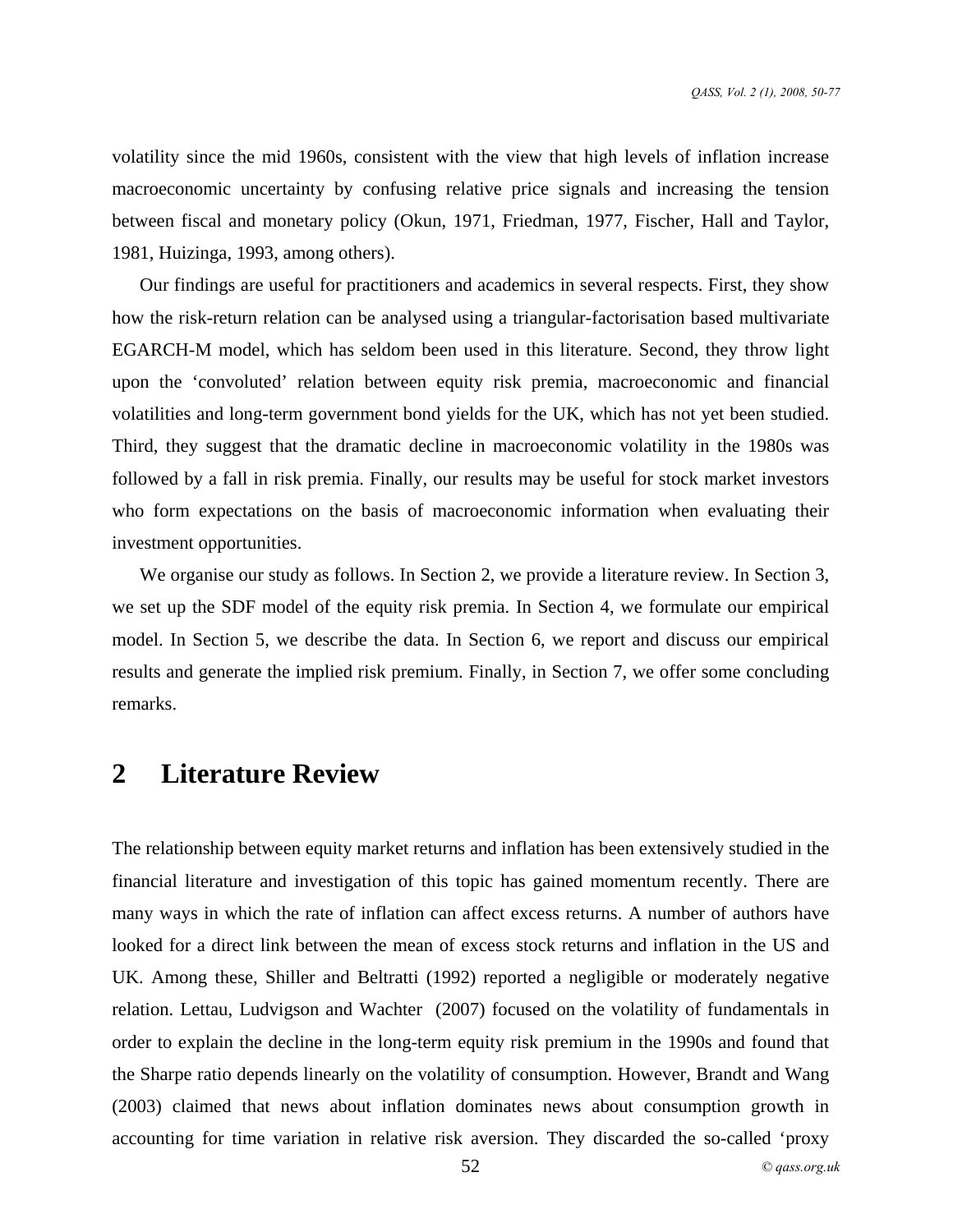hypothesis', but admitted that investors irrationally fear unexpected increases in inflation.<sup>[1](#page-3-0)</sup> Along similar lines, Campbell and Vuolteenaho (2004) extended the dynamic Gordon model to allow for both rational and irrational investors and found that inflation is positively correlated with rationally expected long-term real dividend growth, it is almost uncorrelated with the subjective risk premium and it is highly correlated with mispricing.

We build our study upon the methodology of Scruggs (1998), who used a modified bivariate EGARCH-M model in order to assess the two-tier risk-return (which he calls 'convoluted') relation embracing the equity risk premium, equity market volatility and interest rates. Our model departs from Scruggs (1998) in allowing the volatility of inflation and industrial production (as well as equity market volatility) to affect equity risk premium. Also, the information set used by investors to assess macroeconomic risk and price assets includes inflation and output growth.

Modelling EGARCH-M type heteroscedasticity of inflation and industrial production growth can be motivated by Friedman (1977), who argued that inflation uncertainty adversely affects the ability of price mechanisms to allocate resources efficiently. Fischer, Hall and Taylor (1981) and Huizinga (1993) explored this idea more formally. More recently, Grier et al. (2004) and Shields et al. (2005) have provided evidence that inflation and industrial production monthly data have a tendency to cluster in certain periods and thus exhibit conditional heteroscedasticity. In addition, the literature of empirical finance (see, e.g., Glosten, Jagannathan and Runkle, 1993, Perez-Quiros and Timmermann, 2000) reports a significant link between equity market volatility and short-term interest rate that is thought to embody investors' expectations about future inflation.

Our work builds on four previous papers. Methodologically, it builds upon Smith, Sorensen and Wickens (2007a,b) and Cappiello and Guene (2005). In Smith, Sorensen and Wickens (2007a), the authors revisit the general equilibrium-based SDF models in the context of the UK and US equity markets. The SDF is a very general pricing model, which simply rules out arbitrage. Smith, Sorensen and Wickens (2007a) find that the conditional variance between

 $\overline{a}$ 

<span id="page-3-0"></span><sup>&</sup>lt;sup>1</sup> The 'proxy hypothesis' formulated by Fama (1981) suggests that the relation between risk aversion and inflation is misleading because it simply reflects the omitted variable bias, so long as inflation is correlated with an omitted real variable (such as future cash flows), which is in turn correlated with either risk aversion or real asset prices through a different channel.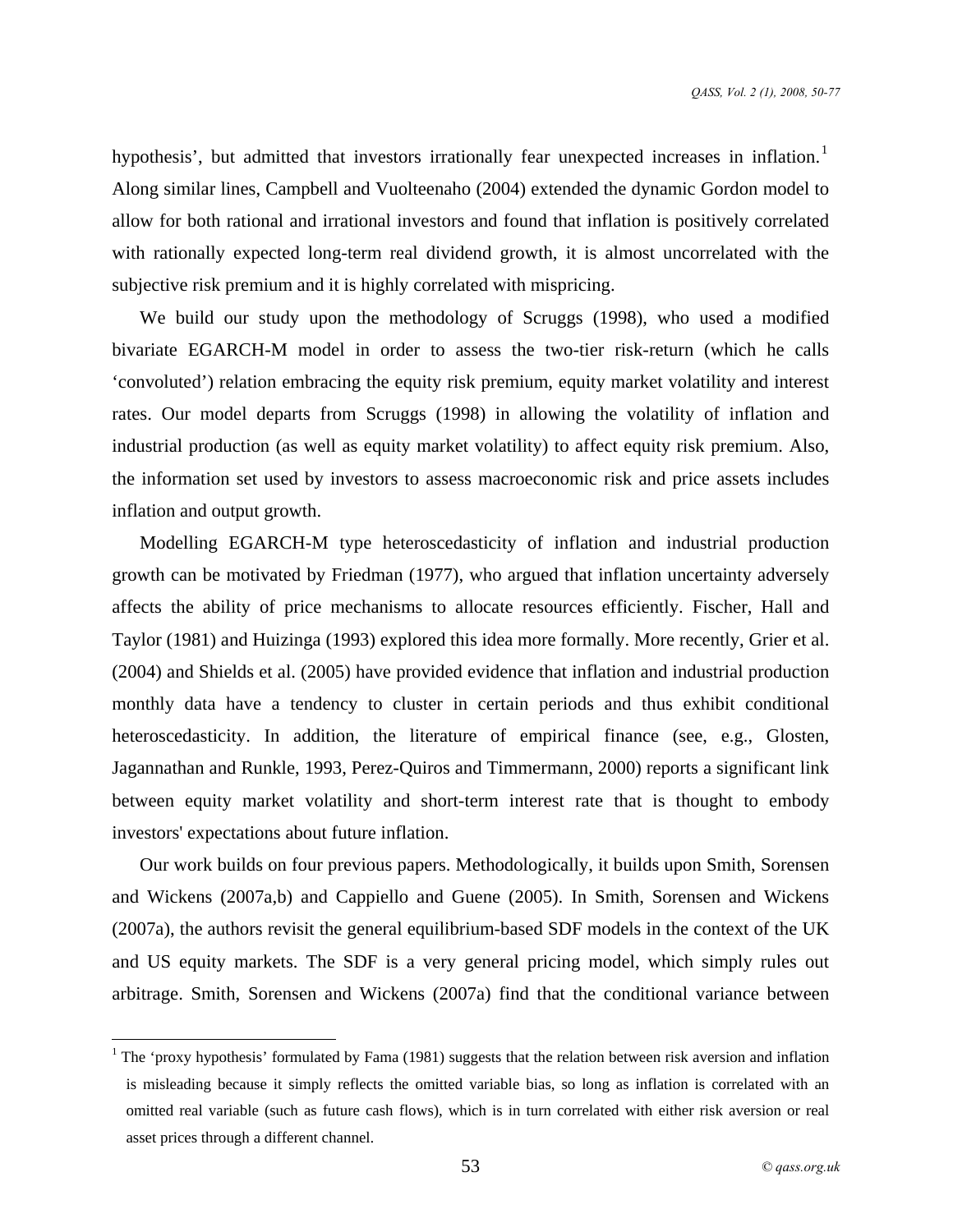equity return and CPI inflation is significantly priced by equity market investors. In Smith, Sorensen and Wickens (2007b), the authors, using the SDF approach, seek to identify and explain the potential asymmetries in the volatility of equity returns, inflation, industrial production growth rate and money growth rate. They find that the inflation risk premium is significantly priced by equity market investors. Although the conditional variances of equity market return and industrial production growth exhibit notable asymmetries, unexpected inflation appears to exert no asymmetric effect on the conditional variance of inflation. We follow Smith, Sorensen and Wickens (2007b) and use the SDF approach with a volatility model that contains inflation and industrial production growth rate as rewardable macroeconomic volatility factors. However, we allow their volatilities to be conditioned by the long-term government bond yield.

Ideologically, our paper is also motivated by Cappiello and Guene (2005). They used the VAR-MGARCH-M to model the inflation risk premium in bond and equity market returns in Germany and France using a more specific model - the intertemporal CAPM of Merton (1973). In Merton's intertemporal world, there is scope for hedging demands against unfavourable shifts in the investment opportunity set. Because of this hedging need, equilibrium expected equity returns on assets will depend not only on 'systematic' or 'market' risk (as in a traditional static CAPM), but also on 'intertemporal' risk. The intertemporal risk premium involves the covariance of equity returns with the state variables driving future returns. Because inflation can be thought to bring about unfavourable shifts in the investment opportunity set, the intertemporal risk premium can be proxied by the inflation risk premium. Cappiello and Guene (2005) find that the inflation risk premium may explain a significant proportion of the variability in the excess equity returns. It is also worth noting that in Cappiello and Guene (2005) the inflation risk premium is larger for long-term government bonds than short-term government bonds. This result is consistent with the notion that inflation is a more important macroeconomic source of risk in the long run than in the short run or, put differently, is a longrun phenomenon. For this reason, we argue that it is the long-term government bond yield that should be used to capture inflationary expectations, rather than the short-term government bond yield.

Motivated by the above literature, we ask whether macroeconomic volatilities significantly correlate with changes in inflationary expectations and whether investors significantly price in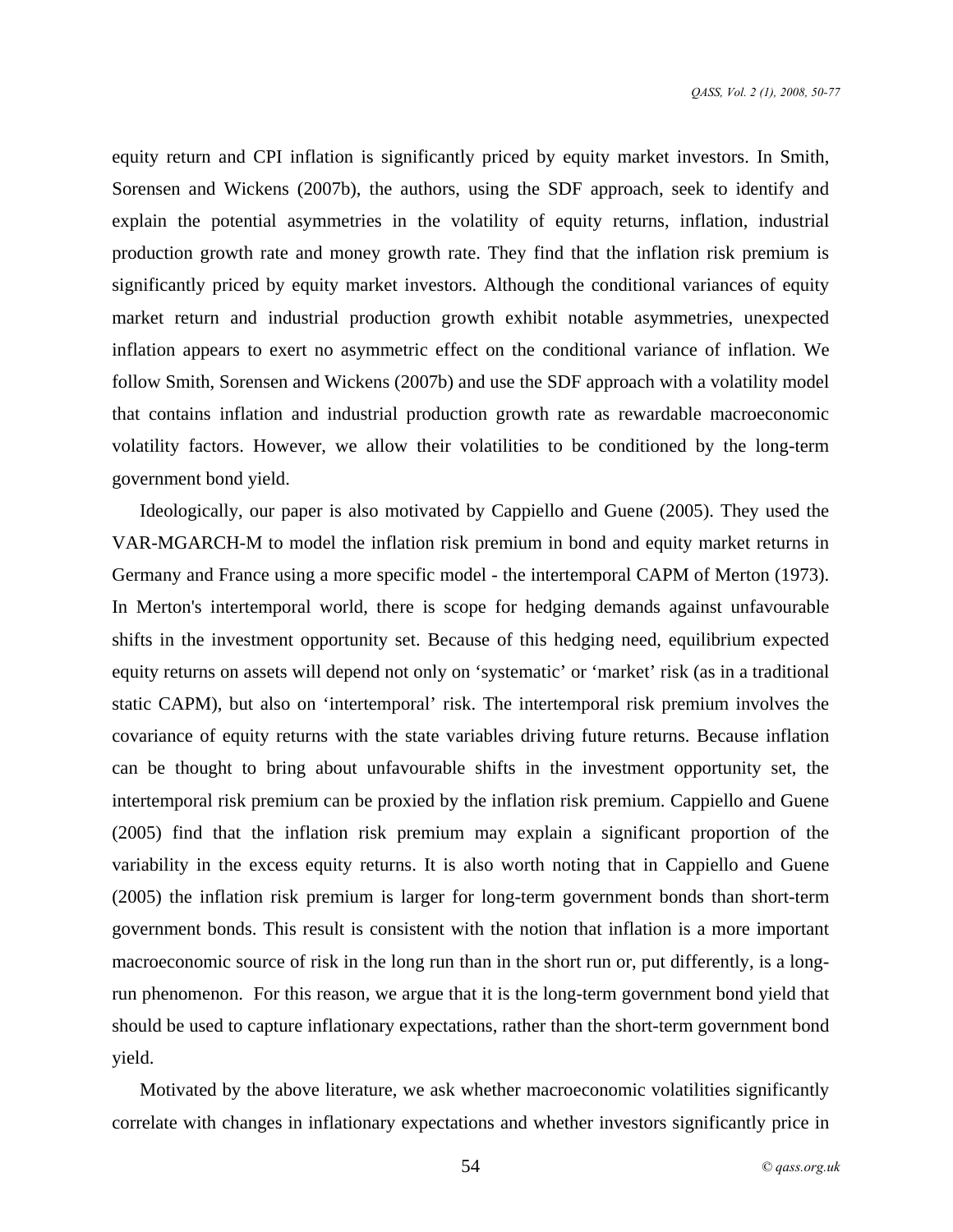these macroeconomic volatilities. As in Scruggs (1998), we focus on the 'convoluted' relation between the equity risk premium, macroeconomic risk and inflationary expectations.

# **3 The SDF Model of the Equity Premium**

To study the relation between the equity risk premium and macroeconomic volatilities, we use the SDF model. The SDF model provides a general framework to asset pricing and is based on the no-arbitrage condition. The advantage of the SDF model is that it does not require knowledge about investors' preferences. The use and usefulness of the SDF model in macrofinance is surveyed by Smith and Wickens (2002).

The stochastic discount factor (SDF) model is based on the notion that the price of an asset at the beginning of period  $t$ ,  $P_t$ , is given by the expected (stochastically) discounted value of its payoff at the beginning of period  $t+1$ ,  $X_{t+1}$ :

$$
P_{t} = E_{t} \left[ M_{t+1} X_{t+1} \right], \tag{1}
$$

where  $M_{t+1}$  is the stochastic discount factor and  $X_{t+1}$  is defined as

$$
X_{t+1} = P_{t+1} + D_{t+1},\tag{2}
$$

where  $X_{t+1}$  is a dividend payment to be received at the beginning of period  $t+1$ . Dividing equation (1) by  $P_t$  gives:

$$
1 = E_t \left[ M_{t+1} \frac{X_{t+1}}{P_t} \right] = E_t \left[ M_{t+1} R_{t+1} \right], \tag{3}
$$

where  $R_{t+1} = 1 + r_{t+1}$  is the gross equity return ( $r_{t+1}$  is the net equity return) and is defined as

$$
R_{t+1} = 1 + r_{t+1} = \frac{P_{t+1} + D_{t+1}}{P_t}.
$$
\n<sup>(4)</sup>

Assuming log-normality and taking logarithms of equation (3) gives:

$$
0 = \ln E_t \left[ M_{t+1} R_{t+1} \right] = E_t \left[ \ln \left( M_{t+1} R_{t+1} \right) \right] + \frac{1}{2} V_t \left[ \ln \left( M_{t+1} R_{t+1} \right) \right], \tag{5}
$$

where  $V_t$  denotes the variance conditional on time  $t$ . Further operating yields:

$$
0 = E_t(m_{t+1}) + E_t(r_{t+1}) + \frac{1}{2}V_t(m_{t+1}) + \frac{1}{2}V_t(r_{t+1}) + COV_t(m_{t+1}, r_{t+1}),
$$
\n(6)

*© qass.org.uk*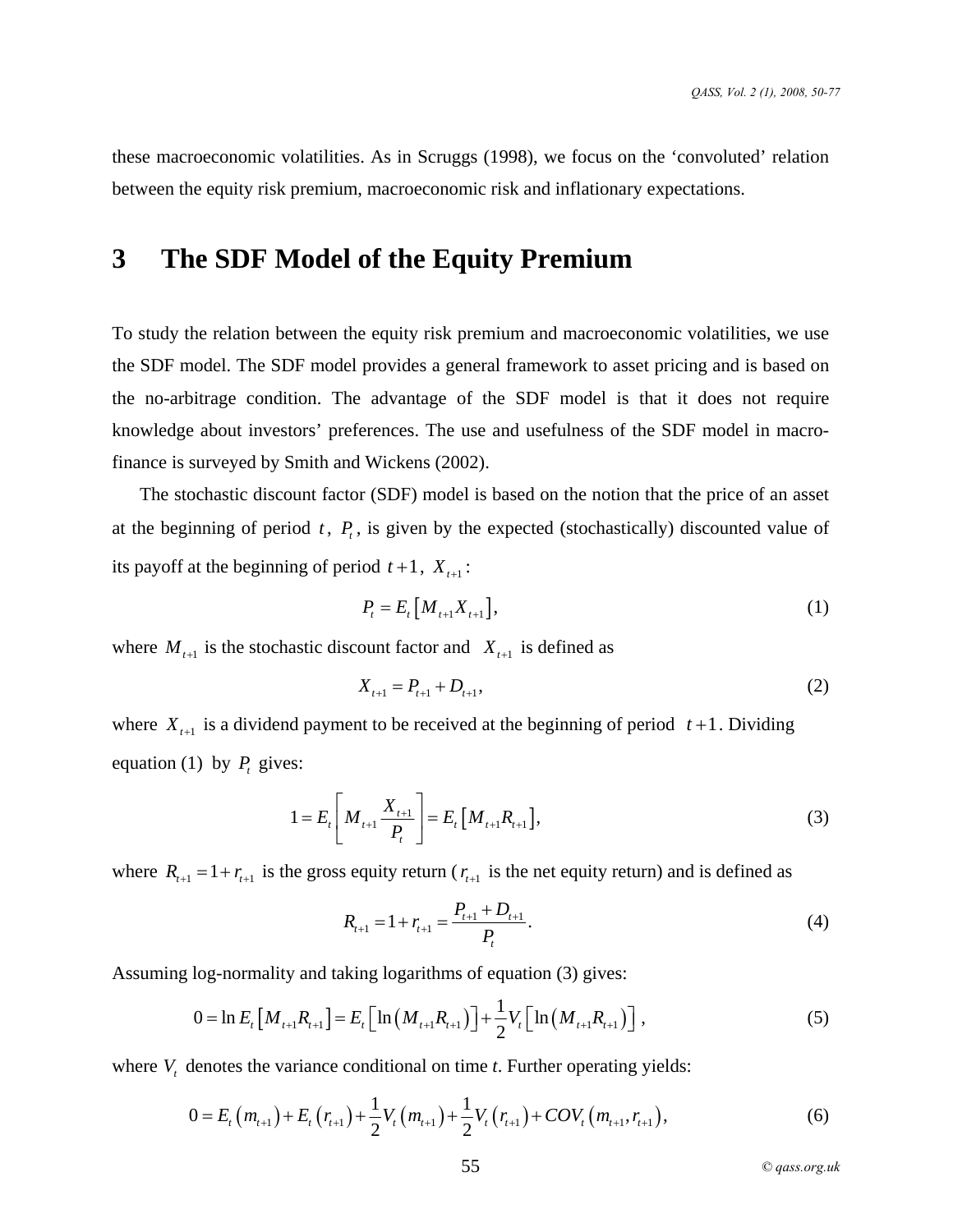where  $m_{t+1} = \ln M_{t+1}$  and  $COV_t$  denotes the covariance conditional on time *t*.

From equation (6) and the no-arbitrage condition for a risk-free asset we obtain the risk premium:

$$
E_{t}\left(r_{t+1}-r_{t}^{f}\right)+\frac{1}{2}V_{t}\left(r_{t+1}\right)=-COV_{t}\left(m_{t+1},r_{t+1}\right),\tag{7}
$$

where  $r_t^f$  is the rate of return on a risk-free asset. Equation (7) tells us how the risk premium on an asset satisfies the no-arbitrage condition when its return and the SDF are log-normally distributed. The right-hand side is the equity premium, and  $\frac{1}{2}V_t(r_{t+1})$  is the time-varying Jensen effect arising from the assumed log-normality of the above variables.

Our main objective is to study the role of macroeconomic volatilities and the risk premium. In general, the SDF model incorporates any potential source of risk into an explanation of the risk premium as long as the no-arbitrage condition is satisfied (Smith and Wickens, 2002). One way to introduce macroeconomic volatilities in our framework is to assume that the SDF can be expressed as a linear combination of macroeconomic factors:

$$
-m_{t+1} = \beta' z_{t+1},\tag{8}
$$

where  $z_{t+1}$  denotes a vector of *N* macroeconomic factors. Therefore, the no-arbitrage condition can now be written as:

$$
E_t(r_{t+1} - r_t^f) + \frac{1}{2}V_t(r_{t+1}) = \sum_{i=1}^N \beta_i COV_t(z_{i,t+1}, r_{t+1}).
$$
\n(9)

Assuming that the only macroeconomic factors that affect the equity risk premium are the real industrial production growth rate  $\Delta y_t$  and inflation  $\pi$ , the unrestricted version of equation (9) can be expressed as:

$$
E_t(r_{t+1} - r_t^f) = \beta_0 V_t(r_{t+1}) + \beta_1 COV_t(\Delta y_{t+1}, r_{t+1}) + \beta_2 COV_t(\pi_{t+1}, r_{t+1}).
$$
\n(10)

defined by  $\beta_1 COV_t(\Delta y_{t+1}, r_{t+1})$  and the inflation risk premium  $\beta_2 COV_t(\pi_{t+1}, r_{t+1})$ . The inflation In equation (10), the equity risk premium consists of two parts: the output growth risk premium risk premium was modelled by Cappiello and Guene (2005) in bond and equity market returns in Germany and France by means of the intertemporal CAPM of Merton (1973). Smith, Sorensen and Wickens (2007a,b) used the SDF to model both the inflation risk premium and the output risk premium in the UK and the US.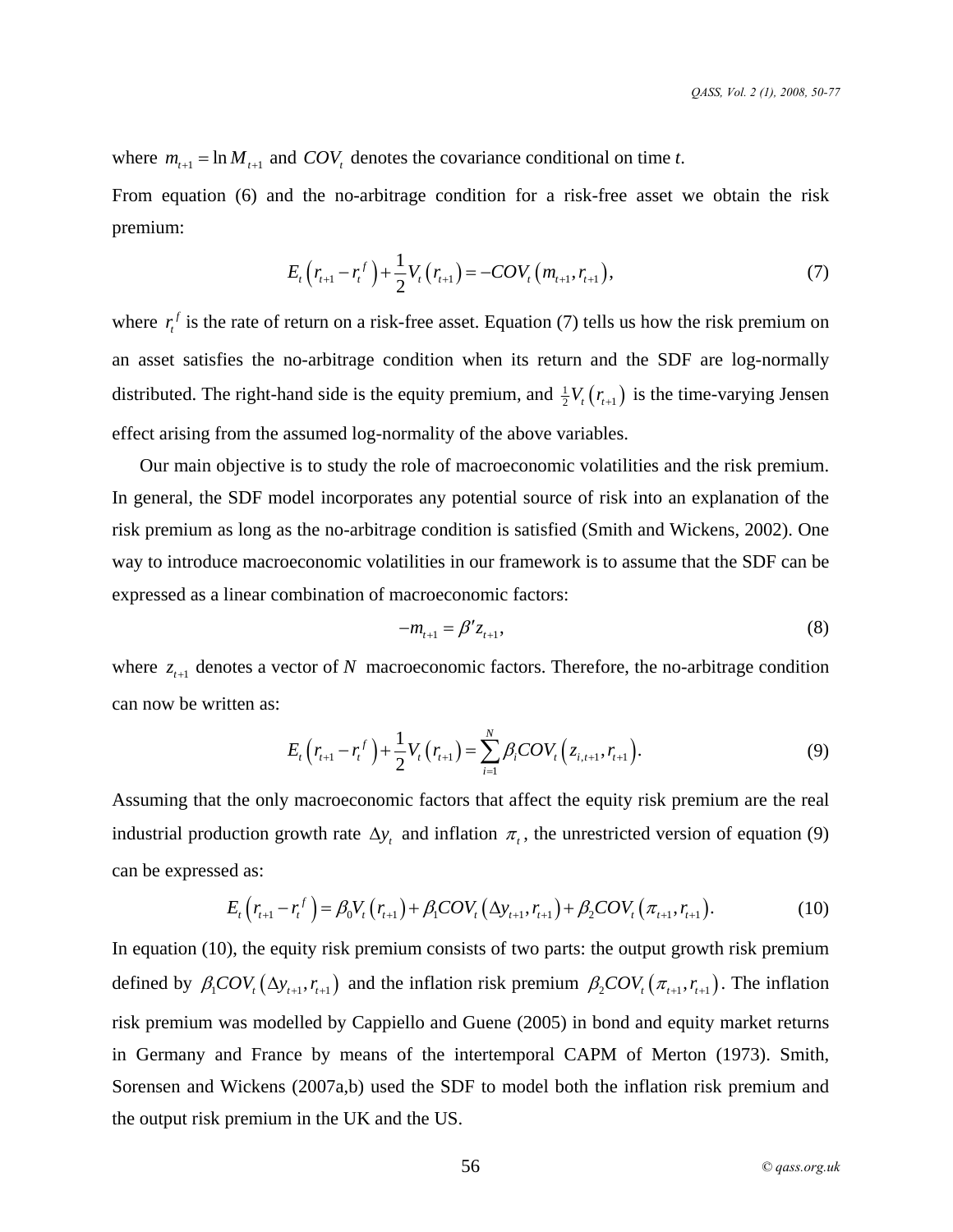The exact direction of the relation between the equity risk premium and macroeconomic factors is determined by the signs of the parameters  $\beta_1$  and  $\beta_2$ . The SDF model does not place any restriction on these parameters. In the literature of macro-finance, a consensus has not yet emerged on what sign the relation between equity risk premium and macroeconomic volatilities should take. Although conventional wisdom suggests that equity market investors will require a higher reward or a higher inflation risk premium, Chen, Roll and Ross (1986) argued that since changes in inflation have the general effect of shifting wealth among investors, there is no prior presumption that would sign the risk premia for inflation. The negative signs on equity risk premia would probably mean that equity market assets are generally perceived to be hedges against the adverse influence on other assets that are, presumably, more fixed in nominal terms.

# **4 The Econometric Model**

In order to estimate the time-varying risk premium in equation (10), we seek a specification which allows us to estimate jointly a time-varying variance and covariance matrix of excess equity return, inflation and industrial production growth. We employ the multivariate VAR-EGARCH-M model in which the conditional mean equation for excess equity return is restricted by the no-arbitrage condition.

The conditional mean equation is written in a VAR form augmented with the EGARCH-M effects:

$$
Y_t = A + BY_{t-1} + \Gamma \sum_i j_r + u_t, \tag{11}
$$

where  $Y_t = (\Delta y_t, \pi_t, r_t - r_t)^T$  is a vector of the following variables: production growth rate, inflation, and excess return;  $u_t$  is a normally distributed zero-mean error vector,  $\Sigma_t$  is a (timevarying) variance-covariance matrix, and  $j_r$  is a selection vector that selects the third column of  $\Sigma_t$ . The no-arbitrage condition requires that the third element of the intercept parameter vector A and the elements of the third row of the parameter matrix  $B$  equal zero. In other words, in order to rule out arbitrage opportunities, the constant term in the excess equity return equation is constrained to zero. By constraining the third row elements of  $B$  to zero, we rule out lagged effects of the variables contained in the VAR. The third row of the coefficient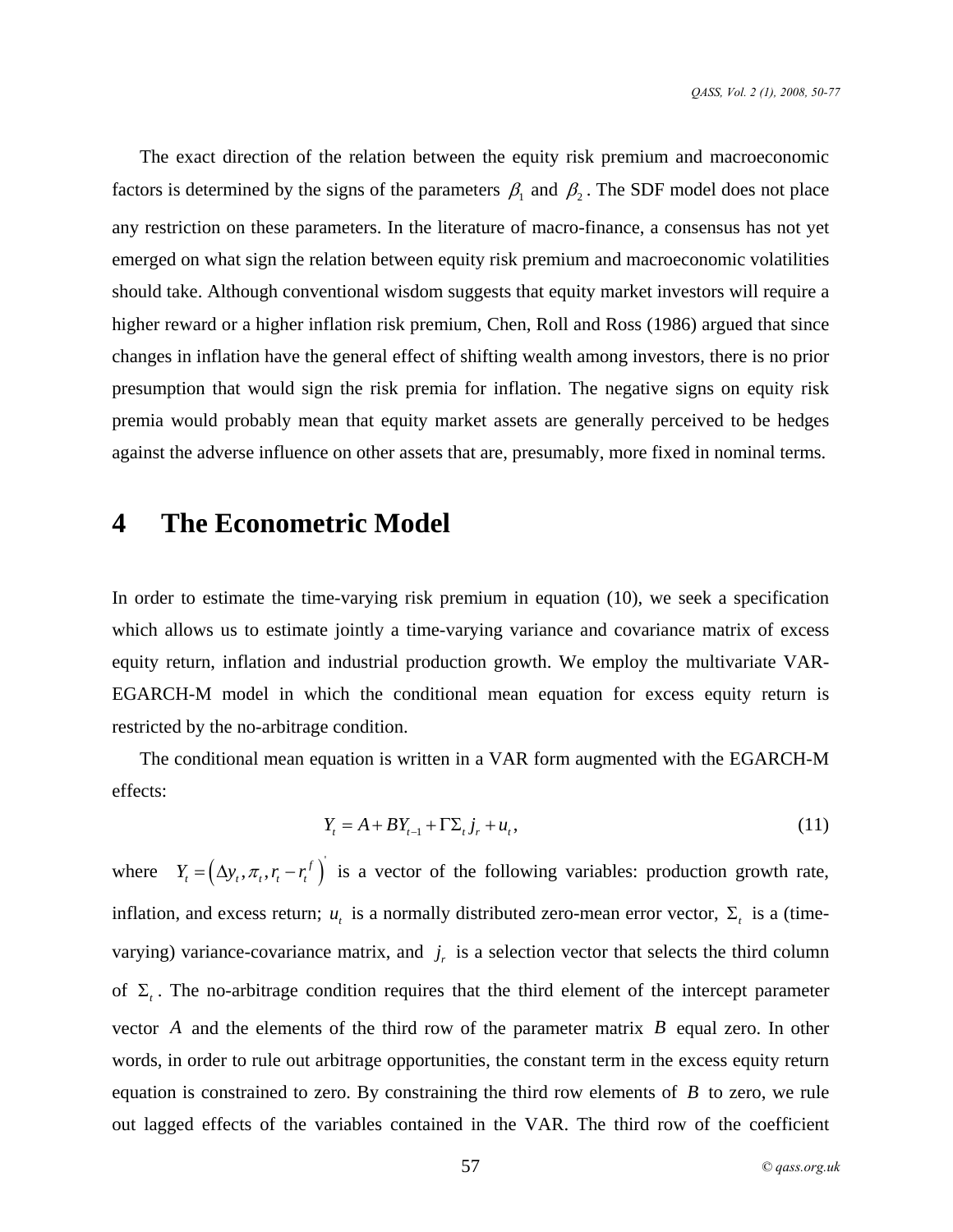matrix  $\Gamma$  contains the time-varying Jensen effect, shown in equation (10), and the time-varying covariances, whereas the parameters in the two other rows are constrained to zero.

We now consider the time-varying variance-covariance matrix  $\Sigma_t$ . In order to ensure the positive definiteness of  $\Sigma_t$ , a number of useful parameterisations have been proposed in the literature. A parameterisation we adopt in this research is the triangular factorisation. This parameterisation has several advantages over other parameterisations. On the one hand, the triangular decomposition can be used to identify the sequence of residuals of the structural VAR. It underlies the identification scheme proposed by Sims (1980), who suggested obtaining a unique triangular factorisation of residuals of the reduced-form VAR by imposing a specific ordering of the endogenous variables included in the VAR. Moreover, it requires no parameter constraints for the positive definiteness of  $\Sigma_t$ . In addition, the triangular factorisation is an orthogonal transformation, so that the resulting likelihood function is extremely simple. Because of the positive definiteness of  $\Sigma_t$ , there exists a lower triangular matrix L with unit diagonal elements and a diagonal matrix  $G_t$  with positive diagonal elements such that

$$
\Sigma_t = LG_t L'.\tag{12}
$$

As stated in Tsay (2002), an attractive feature of this decomposition is that the lower offdiagonal elements of  $L$  and the diagonal elements  $G_t$  have attractive interpretations. In particular, in the three-dimensional case, in which

$$
L = \begin{pmatrix} 1 & 0 & 0 \\ l_{21} & 1 & 0 \\ l_{31} & l_{32} & 1 \end{pmatrix}, G_t = \begin{pmatrix} g_{11,t} & 0 & 0 \\ 0 & g_{22,t} & 0 \\ 0 & 0 & g_{33,t} \end{pmatrix},
$$
(13)

the triangular decomposition of  $\Sigma_t$  in equation (12) implies

$$
\Sigma_{t} = \begin{pmatrix} \sigma_{11,t} & \sigma_{21,t} & \sigma_{31,t} \\ \sigma_{21,t} & \sigma_{22,t} & \sigma_{32,t} \\ \sigma_{31,t} & \sigma_{32,t} & \sigma_{33,t} \end{pmatrix} = \begin{pmatrix} g_{11,t} & l_{21}g_{11,t} & l_{31}g_{11,t} \\ l_{21}g_{11,t} & l_{21}g_{11,t} + g_{22,t} & l_{31}l_{21}g_{11,t} + l_{32}g_{22,t} \\ l_{31}g_{11,t} & l_{31}l_{21}g_{11,t} + l_{32}g_{22,t} & l_{31}g_{11,t} + l_{32}g_{22,t} + g_{33,t} \end{pmatrix}.
$$
 (14)

Henceforth, we call the elements  $g_{ii,t}$   $(i=1,2,3)$  $(i=1,2,3)$  $(i=1,2,3)$  *structural* conditional variances.<sup>2</sup> Using the

<span id="page-8-0"></span><sup>&</sup>lt;sup>2</sup> By the same token, we call the elements  $\sigma_{ii,t}$  (*i* = 1, 2, 3) *reduced-form* conditional variances.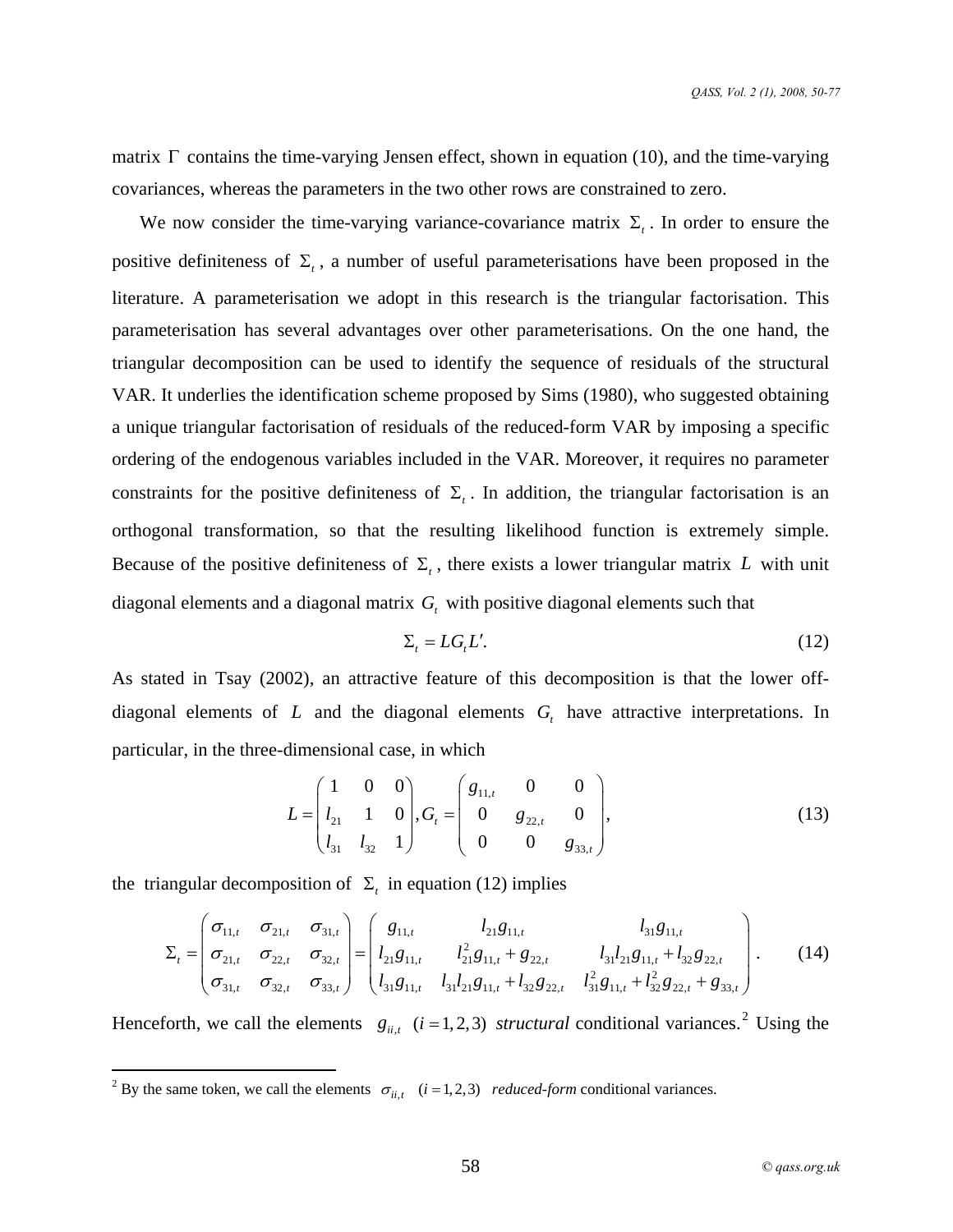triangular decomposition to parameterise  $\Sigma_t$  has several convenient features. The most important feature is that  $\Sigma_t$  is positive definite if  $g_{ii,t} > 0$  for each t. Consequently, to yield the positive definiteness of  $\Sigma_t$  all we have to do is to restrict  $g_{ii,t}$  to being positive for each *t*. We assume here that the time-varying structural variances are driven by the lagged long-term government yield that proxies for inflationary expectations (see, for instance, Kim and Nelson, 1989, Glosten, Jagannathan and Runkle, 1993, Perez-Quiros and Timmermann, 2000 among others).

In order to model the time-variation in the conditional variance-covariance matrix  $\Sigma_t$ , we adopt a multivariate EGARCH-M specification, a univariate version of which was developed by Nelson (1991). As Scruggs (1998) noted, the EGARCH model constitutes a significant refinement of the GARCH model. Unlike the other functional forms of conditional heteroscedasticity, the exponential form of conditional variance ensures its positivedefiniteness and thus requires placing no constraints on parameters capturing GARCH effects. Furthermore, in the last decade, the literature of empirical finance has strongly advocated using an EGARCH specification for volatility modelling, rather than square-root or affine volatility models (see, e.g., Scruggs, 1998, Perez-Quiros and Timmermann, 2000, Adrian and Rosenberg, 2005, to mention just a few). Chernov et al. (2003) compared a number of stochastic volatility models and found that exponential models perform better than affine models. In addition, EGARCH models seem to better accommodate the existence of extreme values in the financial  $data.<sup>3</sup>$  $data.<sup>3</sup>$  $data.<sup>3</sup>$ 

Compared to Scruggs (1998), our model allows for richer volatility dynamics and provides scope for efficiency gains. In fact, we estimate a three-factor CAPM model within a restricted VAR with exogenous terms and conditionally heteroscedastic errors. As in Glosten, Jagannathan and Runkle (1993), Scruggs (1998), Perez-Quiros and Timmermann (2000), our volatility model accounts for the observed relation between equity market volatility and the level of the nominal risk-free interest rate. It includes a long-term bond yield as exogenous variable, which is thought to capture long-term inflationary expectations. For the long-term bond yield we use the consol (the UK government perpetual) yield. In this model, the

 $\overline{a}$ 

<span id="page-9-0"></span> $3$  As an alternative specification, we also use Glosten, Jagannathan, and Runkle (1993) with the lagged long-term bond yield as exogenous variable.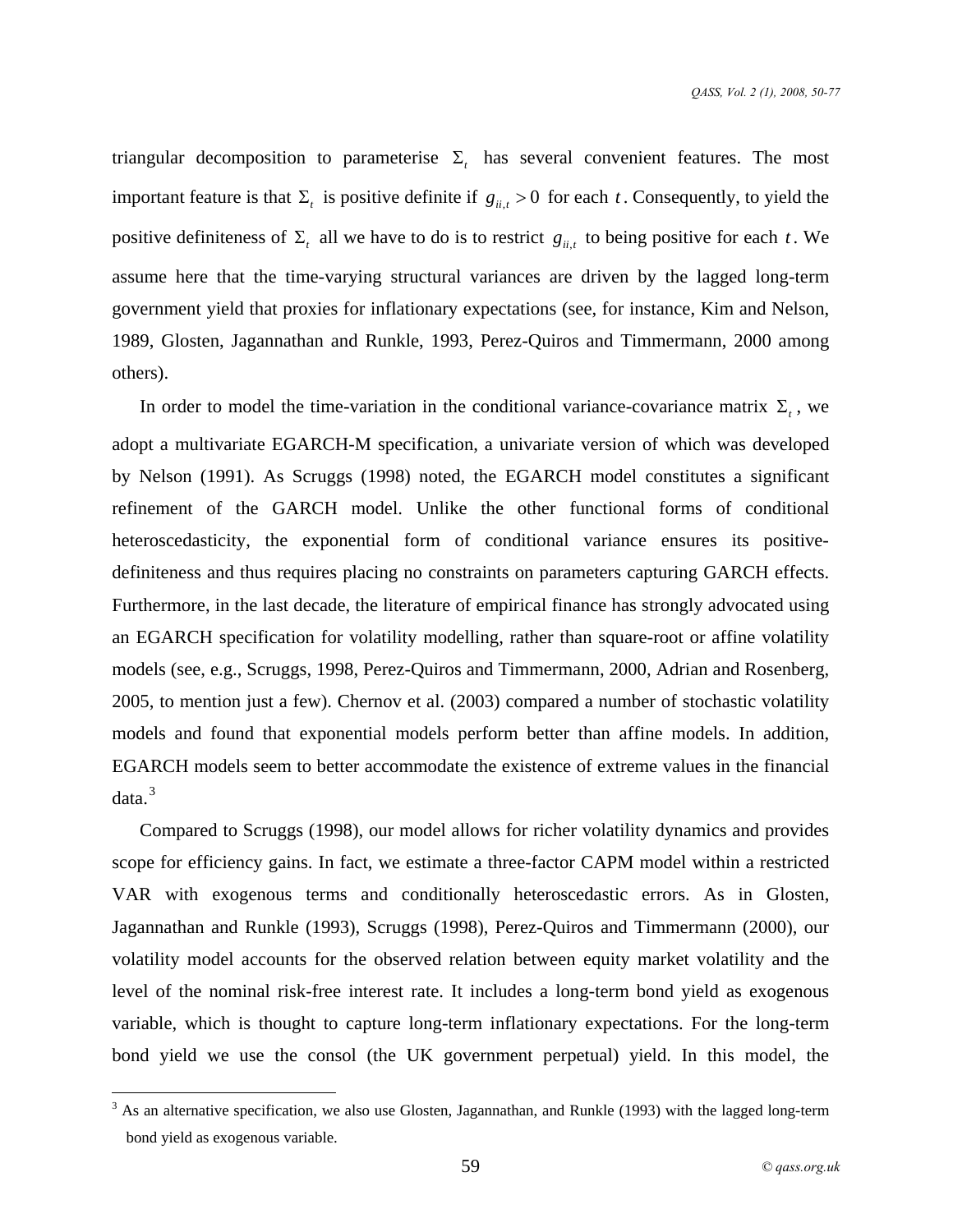conditional variances of output growth, inflation and excess equity return are governed by (Model 1): $<sup>4</sup>$  $<sup>4</sup>$  $<sup>4</sup>$ </sup>

$$
g_{ii,t} = \exp\left(\alpha_{i0} + \alpha_{i1} \ln \left(g_{ii,t-1}\right) + \alpha_{i2} \frac{v_{i,t-1}}{\sqrt{g_{ii,t-1}}} + \alpha_{i3} \left(\left|\frac{v_{i,t-1}}{\sqrt{g_{ii,t-1}}}\right| - \sqrt{\frac{2}{\pi}}\right) + \alpha_{i4} i_{t-1}\right), i = 1, 2, 3; \quad (15)
$$

where  $i_{t-1}$  denotes the long-term government bond yield, and  $v_{i,t-1}$  denotes the *structural* shock. The leverage effect can be decomposed into the sign effect, captured by the parameter  $\alpha_{i2}$  and the size effect, captured by the parameter  $\alpha_{i3}$ . This is consistent with the three stylised facts documented by Engle and Ng (1993). In addition, the long-term bond yield is thought to capture long-term inflationary expectations. The use of the lagged level of the long-term government bond yield is intuitively appealing. Glosten, Jagannathan and Runkle (1993) argued that, to the extent that short-term nominal interest rate embodies expectations about future inflation, it could be a good predictor of future volatility in excess return. Along similar lines, as a sole predictor of the conditional variance of excess return the short-term nominal interest rate was also used by Perez-Quiros and Timmermann (2000), which also entered exponentially in the conditional variance equation. Increasing inflation raises the riskiness of investment. Modelling inflation and output growth volatilities as a function of inflationary expectations is suggested by the Friedman (1977) hypothesis and was further supported by Fischer, Hall and Taylor (1981) and Huizinga (1993). The rationale of Friedman's hypothesis is two-fold. First, a failure of coordination of monetary and fiscal policies leads to an increased variability of inflation when a central bank attempts to counter the increased level of inflation as a consequence of loose fiscal policy. Second, the increased variability of the level of inflation distorts the allocative efficiency of the price system, causing a decrease in the natural level of output. The former hypothesis implies that the volatility of inflation may depend upon the level of inflation, supported by Spencer (2005). The latter implies that output decreases when the variability of inflation increases, corroborated by Fountas, Karanasos and Kim (2006). Therefore, we would expect inflationary expectations to exert a positive effect on macroeconomic and financial volatilities.

 $\overline{a}$ 

<span id="page-10-0"></span><sup>&</sup>lt;sup>4</sup> In Model 2,  $\alpha_{i4}$  captures the effect of the nominal short-term interest rate, whereas in Model 3, we estimate both the effect of the long-term government yield and the short-term interest rate.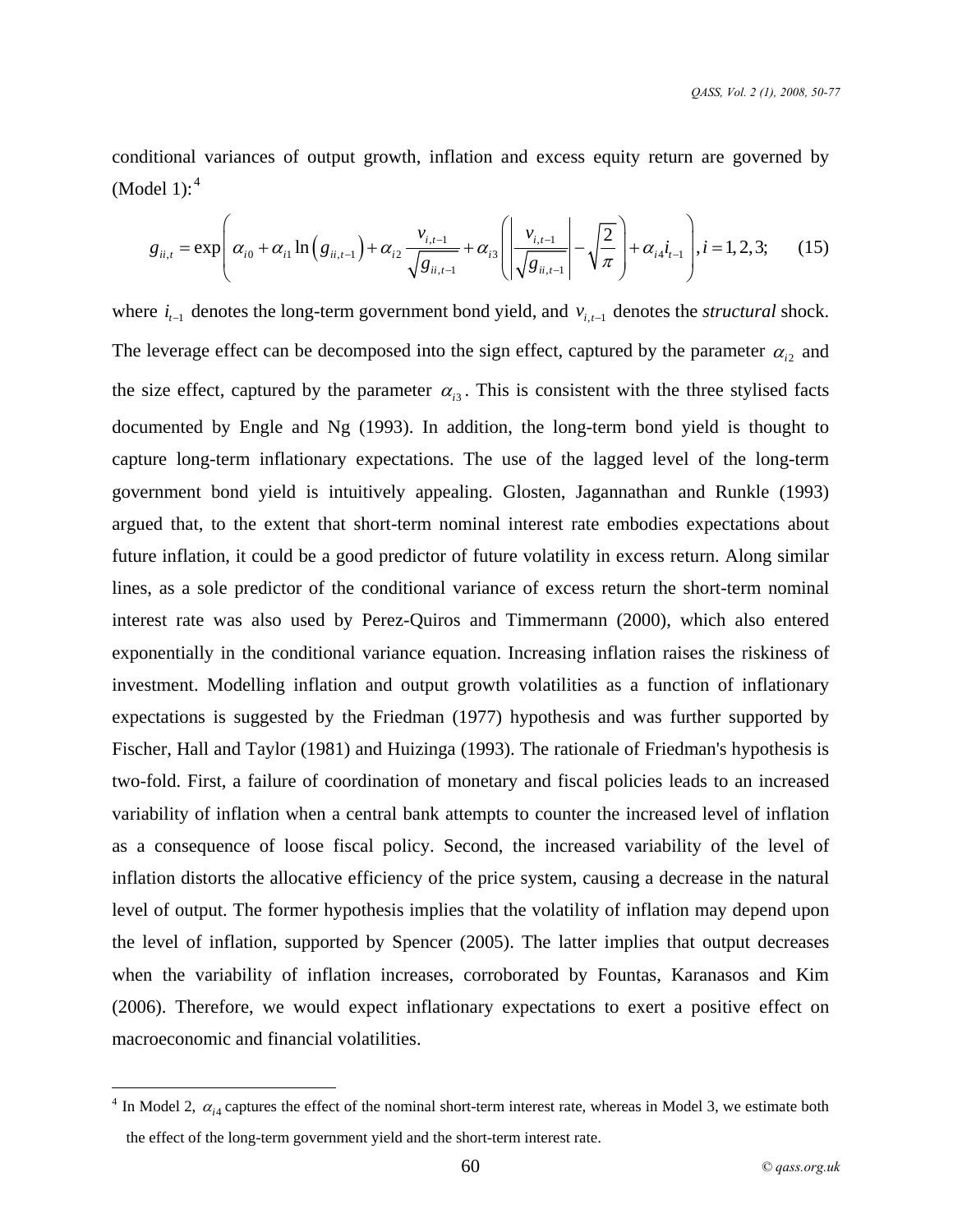Using the level of inflation is not entirely new in the literature of finance. Researchers often include the level of inflation in the investors' information set in order to account for adverse shifts in the investment opportunity set and thus the source of investment risk, as argued by Chen, Roll and Ross (1986). Also, Merton (1973) and Cappiello and Guene (2005) argued that the time-varying risk premium measures two components: (a) a stochastic volatility component and (b) a hedging component. Hedging against adverse shifts in the investment opportunity set provides scope for the consumption-smoothing behaviour of investment. For instance, if an asset provides a good hedge against inflation, intertemporally maximising investors will attempt to smooth consumption over time by holding that asset. As a result, the price of an asset will go up and investors will be willing to accept a lower rate of return.

Modelling inflation and output growth uncertainty is supported by the theoretical and empirical literature. Very recently, the literature of empirical macroeconomics (see, e.g. Grier et al., 2004; Shields et al., 2005) has come up with some evidence on the asymmetric behaviour of output growth and inflation. For instance, unanticipated inflation tends to increase inflation uncertainty more than unanticipated deflation of equal magnitude. Therefore, for the conditional variance of inflation, we would expect  $\alpha_{i2}$  to be positive. With regard to a differential size effect, the estimated model in Grier et al. (2004) provides no indication, but the Positive Size test performed by Shields et al. (2005) suggests the existence of important positive size asymmetries in the post-war data of US inflation. As for output growth uncertainty, Grier et al. (2004) found that an unexpected decline in output growth raises output uncertainty more than an unexpected increase, which would imply a negative sign for the  $\alpha_{i2}$ . The estimates in Grier et al. (2004) have no implication for the differential size effect, but the analysis in Shields et al. (2005) suggests that both negative and positive size biases are present in the post-war data of industrial production growth rate. This suggests  $\alpha_{i3}$  should be positive.

We do not explicitly model conditional covariances in this research. Instead, we choose to model the lower triangular matrix  $L$  that is subsequently used to obtain time-varying correlations between the residuals of the VAR. One alternative is to use the constant-correlation assumption to estimate a multivariate GARCH model (see Bollerslev, 1990). Although the constant-correlation assumption gives rise to a convenient multivariate GARCH model for estimation, many empirical studies have found that this assumption is not supported by financial data, as noted by Engle (2002). In our framework, as Tse and Tsui (2002) argued, this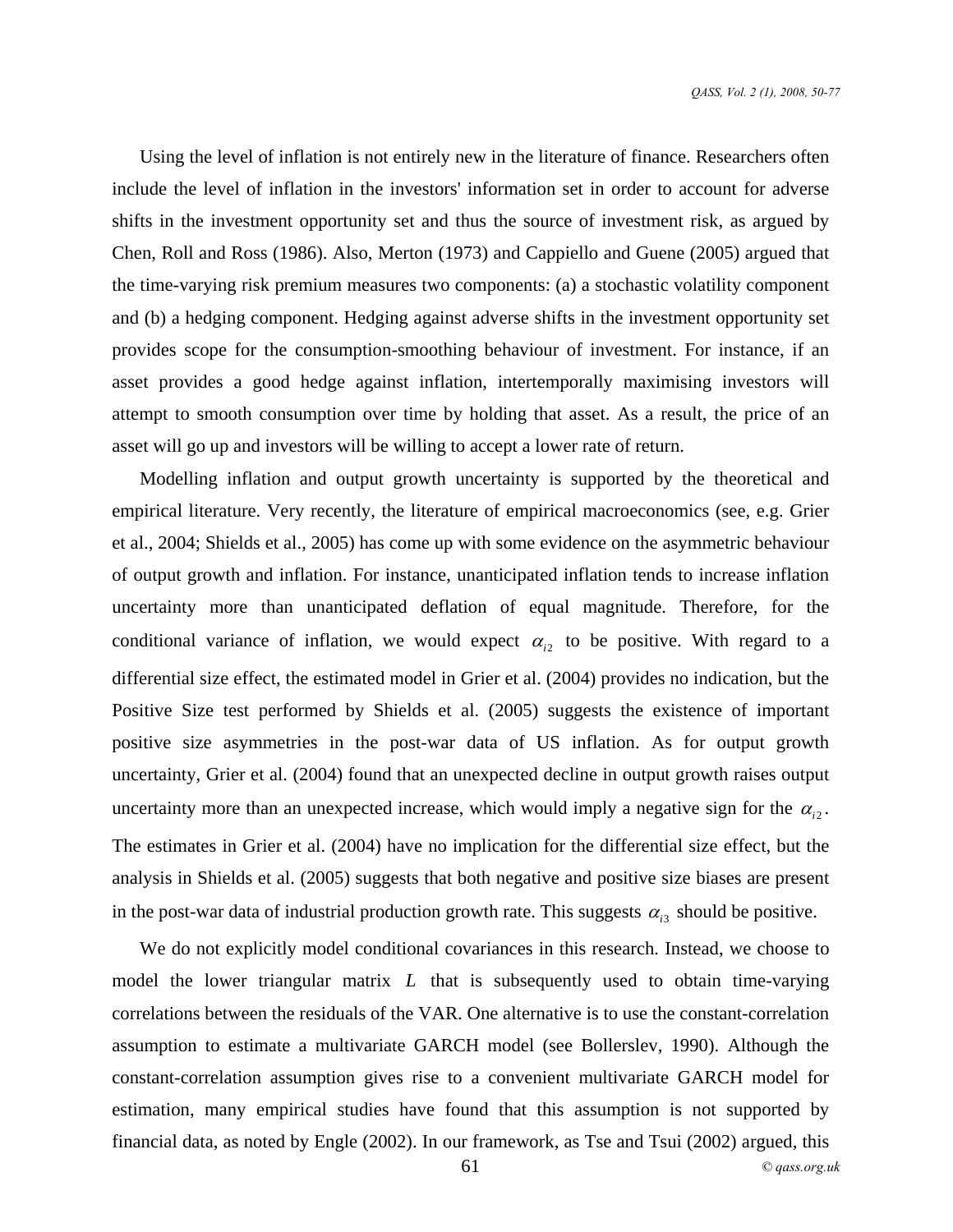assumption implies a strong restriction on data.[5](#page-12-0)

# **5 The Data**

In order to model equity risk premium in the UK, we use a number of different sources for macroeconomic data. We obtained monthly FTSE All Share Index from the Institute of Actuaries. David Miles at Morgan Stanley kindly provided us with the UK consol yield data. Industrial production data, the 3-month Treasury bill rate and the retail price index (RPI) data were obtained from IMF IFS. As dictated by data availability, we use data sample spanning 1964:1 - 2004:10. The data are depicted in Figure 1.

## **6 Estimation Results**

 $\overline{a}$ 

The estimation results are available in Tables 1 through 3. In these tables we report estimates of restricted modified multivariate EGARCH-M models (corresponding p-values in brackets). Models are estimated using monthly data spanning the period  $1964:1 - 2004:10$ . The triangular factorisation of the variance and covariance matrix is performed in order to identify structural innovations. Industrial production growth is ordered first, inflation is ordered second, and

$$
\rho_{21,t} = \frac{\sigma_{21,t}}{\sqrt{\sigma_{11,t}} \sqrt{\sigma_{22,t}}}.
$$

Using the triangular factorisation of the variance and covariance matrix, we obtain:

$$
\rho_{21,t} = \frac{\sigma_{21,t}}{\sqrt{\sigma_{11,t}} \sqrt{\sigma_{22,t}}} = \frac{l_{21} \sigma_{11,t}}{\sqrt{\sigma_{11,t}} \sqrt{\sigma_{22,t}}} = l_{21} \frac{\sqrt{\sigma_{11,t}}}{\sqrt{\sigma_{22,t}}}.
$$

 $\mathbf{r}$ 

Observe that, although the elements of matrix *L* are constant,  $\rho_{21,t}$  is necessarily time-varying. The timevarying correlation between variables 1 and 2 in the system can be recovered from the structural quantities:

$$
\rho_{21,t} = l_{21} \frac{\sqrt{g_{11,t}}}{\sqrt{l_{21}^2 g_{11,t} + g_{22,t}}}.
$$

One can show that  $\rho_{21,t}$  can only take values between  $-1$  and 1.

<span id="page-12-0"></span> $<sup>5</sup>$  To see this, consider the time-varying correlation between the first and second variables in the system</sup>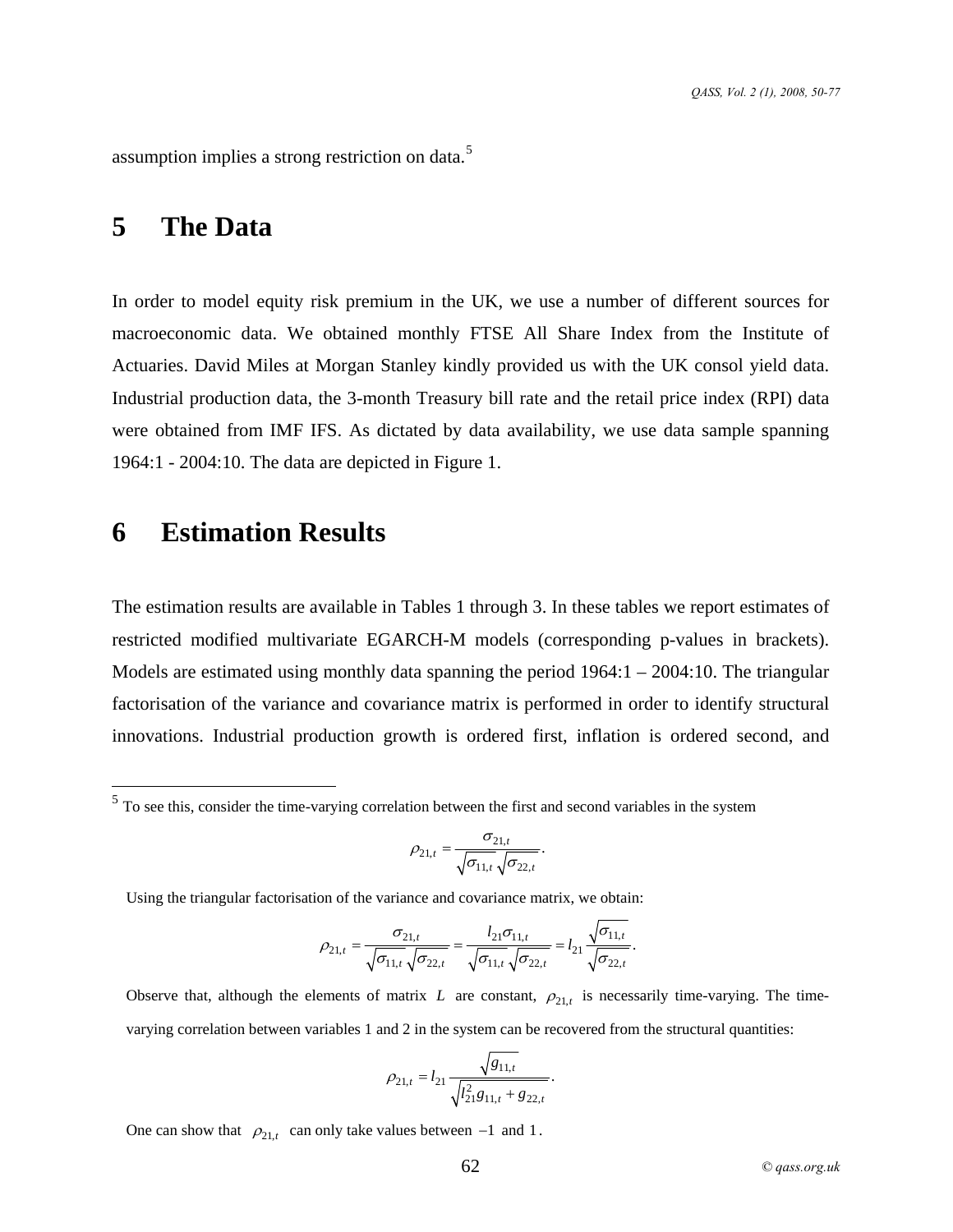excess equity return is ordered third. The Schwarz Bayesian Information Criterion (BIC) is used to determine the optimal lag length for vector autoregressive (VAR) models, and selects VAR(1).

**Figure 1** 



UK Long-Term Nominal Interest Rate (Monthly %)

Notes: This figure depicts monthly time series of the UK macroeconomic and financial variables that we use in our study. For all the variables, data are available for the sample 1964:1-2004:10. All variables are measured as monthly percentages.

63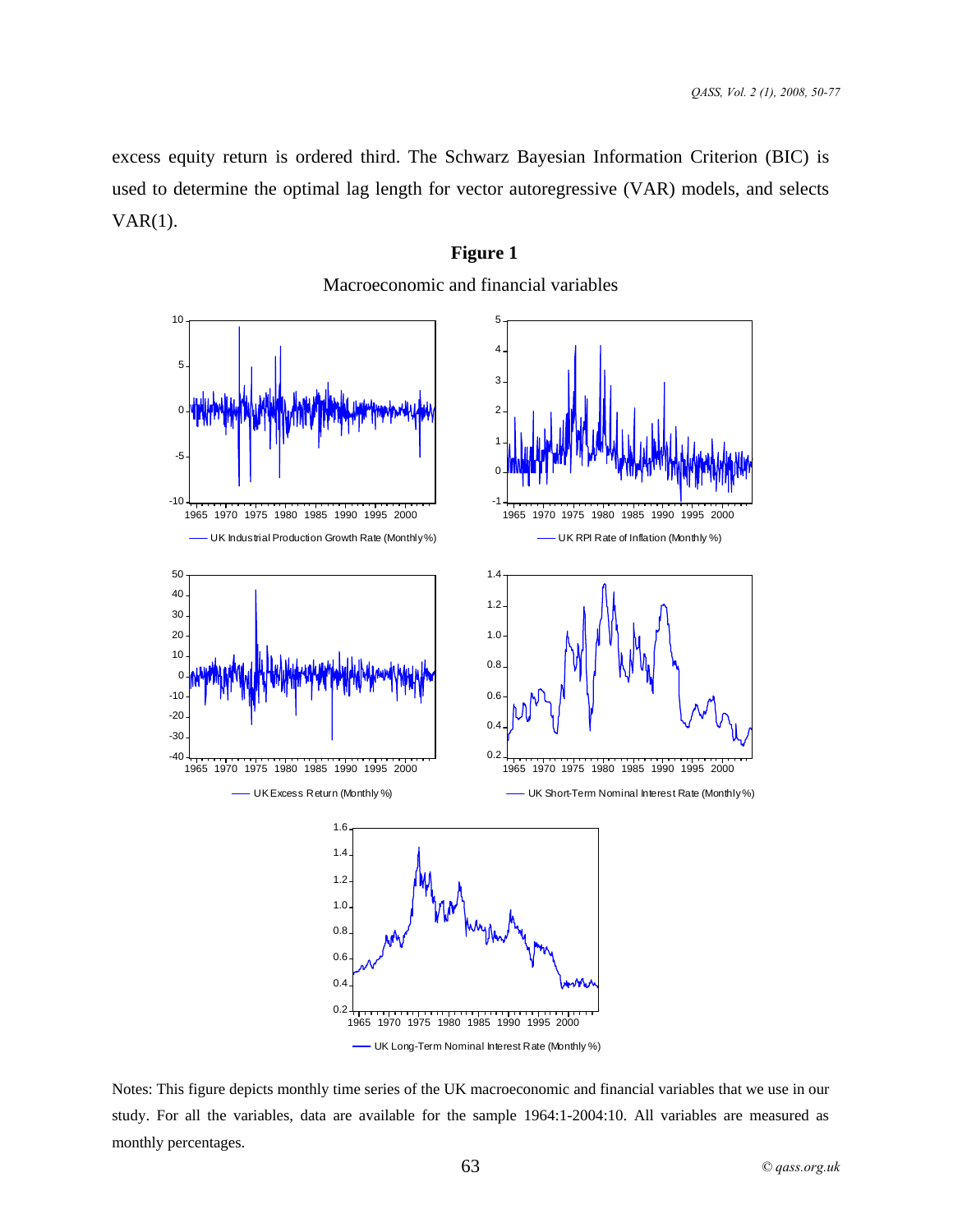Model 1 sets the long-term government bond yield as an exogenous explanatory variable in the conditional variance equation, giving the estimation results summarised in Table 1.

|                  | Variable                            | IP Growth         | Inflation                | <b>Excess Return</b> |  |  |  |  |
|------------------|-------------------------------------|-------------------|--------------------------|----------------------|--|--|--|--|
| Conditional mean |                                     |                   |                          |                      |  |  |  |  |
| 1                | const                               | 0.2082(0.0000)    | 0.2777(0.0000)           |                      |  |  |  |  |
| 2                | $\Delta y_{t-1}$                    | $-0.1578(0.0001)$ |                          |                      |  |  |  |  |
| 3                | $\pi_{t-1}$                         | $-0.1311(0.0139)$ | 0.4106(0.0000)           |                      |  |  |  |  |
| 4                | $r_{t-1}^e$                         |                   | 0.0016(0.6005)           |                      |  |  |  |  |
| 5                | $V_{t-1}(r_t)$                      |                   |                          | $-0.0050(0.4689)$    |  |  |  |  |
| 6                | $COV_{t-1}(r_t, \Delta y_t)$        |                   |                          | $-16.236(0.0103)$    |  |  |  |  |
| 7                | $\text{COV}_{t-1}(r_t, \pi_t)$      |                   |                          | 1.2755(0.1663)       |  |  |  |  |
| 8                | Risk Premium (monthly $\%$ )=0.5549 |                   |                          |                      |  |  |  |  |
|                  | Conditional variance                |                   |                          |                      |  |  |  |  |
| 9                | const                               | $-1.3138(0.0000)$ | $-4.3047(0.0000)$        | 0.6617(0.0000)       |  |  |  |  |
| 10               | <b>GARCH</b>                        | 0.2521(0.0003)    | $-0.5555(0.0000)$        | 0.6480(0.0000)       |  |  |  |  |
| 11               | Sign ARCH                           |                   |                          | $-0.1571(0.0004)$    |  |  |  |  |
| 12               | <b>Size ARCH</b>                    | 0.8625(0.0000)    | 0.5408(0.0000)           | 0.2347(0.0006)       |  |  |  |  |
| 13               | Long Rate                           | 2.0253(0.0000)    | 3.0220 (0.0000)          | 0.6576(0.0000)       |  |  |  |  |
|                  |                                     |                   | Conditional correlations |                      |  |  |  |  |
| 14               | $Chol \setminus Corr$               |                   | 0.0839(0.0190)           | $-0.0020(0.0124)$    |  |  |  |  |
| 15               | $Chol \setminus Corr$               | 0.0359(0.0013)    |                          | 0.0667(0.0004)       |  |  |  |  |
| 16               | $Chol \setminus Corr$               | $-0.0087(0.0103)$ | 0.6429(0.0181)           |                      |  |  |  |  |
| 17               | $LogL = -1265.7328$                 |                   |                          |                      |  |  |  |  |

**Table 1: Model 1C (restrictions in conditional mean and conditional variance).** 

Notes: The restricted conditional variance model uses the nominal long-term government yield as exogenous explanatory variable. In rows 1-7 we report estimates of the conditional mean model. Row 8 depicts average monthly risk premium (in percentage terms). In rows 9-13 we report estimates of the conditional variance model. In rows 14-16 we report estimates of the off-diagonal element  $l_{ij}$  of the Cholesky factor matrix (lower triangular matrix) and the implied correlations (upper triangular matrix) with the corresponding asymptotic p-values in brackets. Row 17 shows the log-likelihood value that is obtained upon MLE estimation. Bollerslev and Wooldridge (1992) robust QML estimation of variance-covariance matrix of parameter estimates is calculated.

We analyse model adequacy by means of a number of diagnostics (not reported). The Engle and Ng (1993) Sign Bias, Negative Size Bias, Positive Size Bias and Joint tests suggest no evidence of predictable components left over in the squared standardised residuals that are related to volatility sign and size asymmetries. Likewise, Nelson (1991) specification tests suggest that the orthogonality conditions are not, with few exceptions, significantly different from zero at 5% significance level. Nevertheless, robust quasi-maximum likelihood (QML) estimation of the variance and covariance matrix of the parameters (Bollerslev and Wooldridge,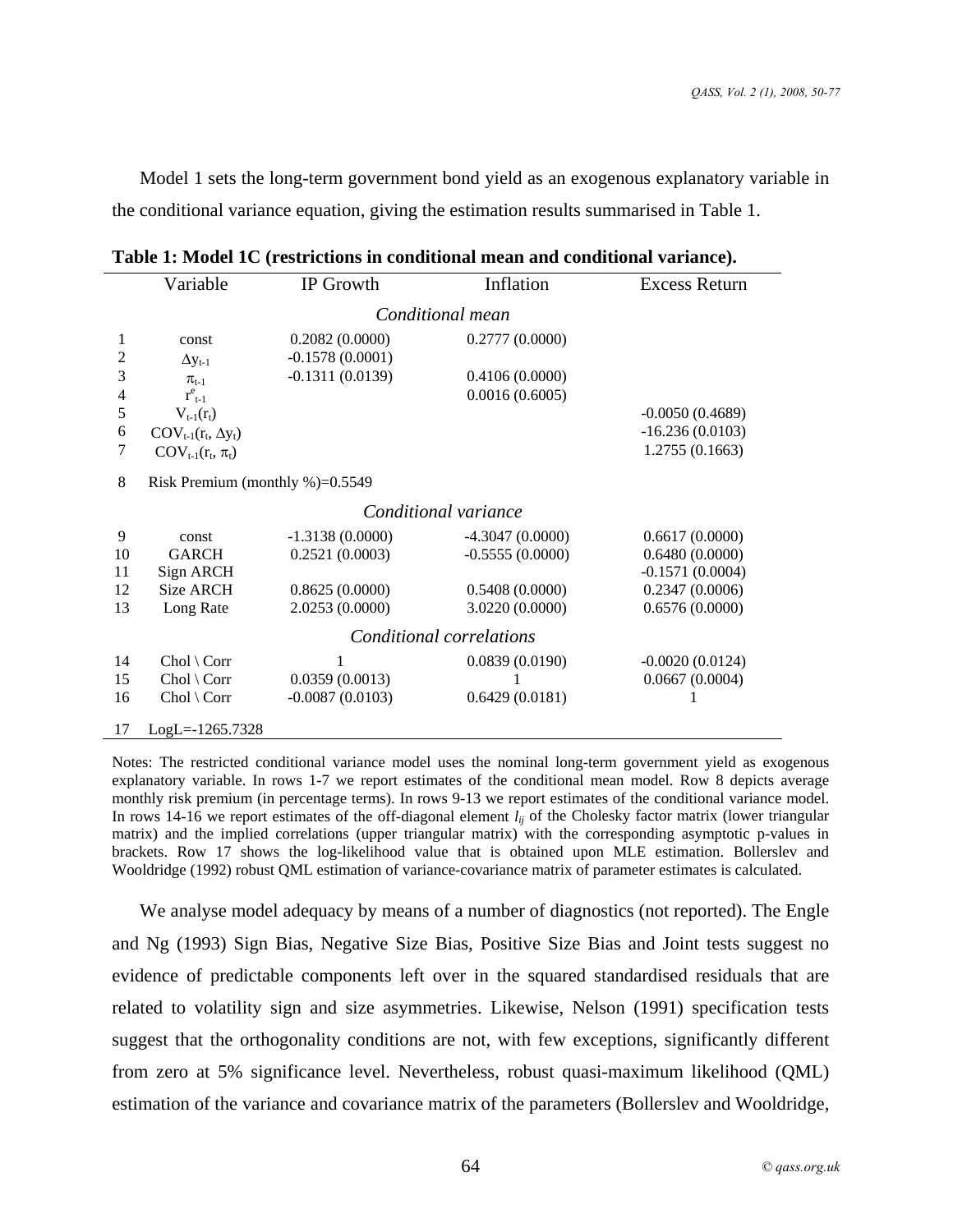1992) produces consistent standard errors when the model is possibly misspecified. Overall, the trivariate modified EGARCH-M model seems to be reasonably well specified.

Model 2 sets the short-term interest rate as an exogenous variable in the conditional variance equation (see footnote 4).

|                          | Variable                            | IP Growth         | Inflation         | <b>Excess Return</b> |  |  |  |
|--------------------------|-------------------------------------|-------------------|-------------------|----------------------|--|--|--|
|                          | Conditional mean                    |                   |                   |                      |  |  |  |
| 1                        | const                               | 0.2011(0.0001)    | 0.2696(0.0000)    |                      |  |  |  |
| 2                        | $\Delta y_{t-1}$                    | $-0.1756(0.0006)$ |                   |                      |  |  |  |
| 3                        | $\pi_{t-1}$                         | $-0.1117(0.1283)$ | 0.4286(0.0000)    |                      |  |  |  |
| 4                        | $r_{t-1}^e$                         |                   | 0.0034(0.3528)    |                      |  |  |  |
| 5                        | $V_{t-1}(r_t)$                      |                   |                   | 0.0058(0.7166)       |  |  |  |
| 6                        | $COV_{t-1}(r_t, \Delta y_t)$        |                   |                   | $-4.0309(0.8951)$    |  |  |  |
| 7                        | $\text{COV}_{t-1}(r_t, \pi_t)$      |                   |                   | 0.2598(0.8769)       |  |  |  |
| 8                        | Risk Premium (monthly $\%$ )=0.2645 |                   |                   |                      |  |  |  |
| Conditional variance     |                                     |                   |                   |                      |  |  |  |
| 9                        | Const                               | $-0.6650(0.0000)$ | $-3.8391(0.0000)$ | 0.4144(0.1448)       |  |  |  |
| 10                       | <b>GARCH</b>                        | 0.3308(0.0004)    | $-0.5433(0.0000)$ | 0.8260(0.0000)       |  |  |  |
| 11                       | Sign ARCH                           |                   |                   | $-0.0984(0.0000)$    |  |  |  |
| 12                       | Size ARCH                           | 0.9494(0.0000)    | 0.5709(0.0000)    | 0.2670(0.0156)       |  |  |  |
| 13                       | <b>Short Rate</b>                   | 1.2840 (0.0000)   | 2.6856 (0.0000)   | 0.2440(0.0000)       |  |  |  |
| Conditional correlations |                                     |                   |                   |                      |  |  |  |
| 14                       | $Chol \setminus Corr$               | 1                 | 0.0944(0.0320)    | $-0.0055(0.0494)$    |  |  |  |
| 15                       | $Chol \setminus Corr$               | 0.0398(0.0019)    |                   | 0.0765(0.0010)       |  |  |  |
| 16                       | $Chol \setminus Corr$               | $-0.0230(0.8939)$ | 0.7409(0.0814)    |                      |  |  |  |
| 17                       | $LogL = -1279.9528$                 |                   |                   |                      |  |  |  |

|  | Table 2: Model 2C (restrictions in conditional mean and conditional variance). |  |  |
|--|--------------------------------------------------------------------------------|--|--|
|  |                                                                                |  |  |

Notes: The restricted conditional variance model uses the nominal long-term government yield as exogenous explanatory variable. In rows 1-7 we report estimates of the conditional mean model. Row 8 depicts average monthly risk premium (in percentage terms). In rows 9-13 we report estimates of the conditional variance model. In rows 14-16 we report estimates of the off-diagonal element  $l_{ij}$  of the Cholesky factor matrix (lower triangular matrix) and the implied correlations (upper triangular matrix) with the corresponding asymptotic p-values in brackets. Row 17 shows the log-likelihood value that is obtained upon MLE estimation. Bollerslev and Wooldridge (1992) robust QML estimation of variance-covariance matrix of parameter estimates is calculated.

Lastly, we estimated Model 3, which uses both the long-term government bond yield and the short-term interest rate as exogenous explanatory variables in the conditional variance equation (see footnote 4).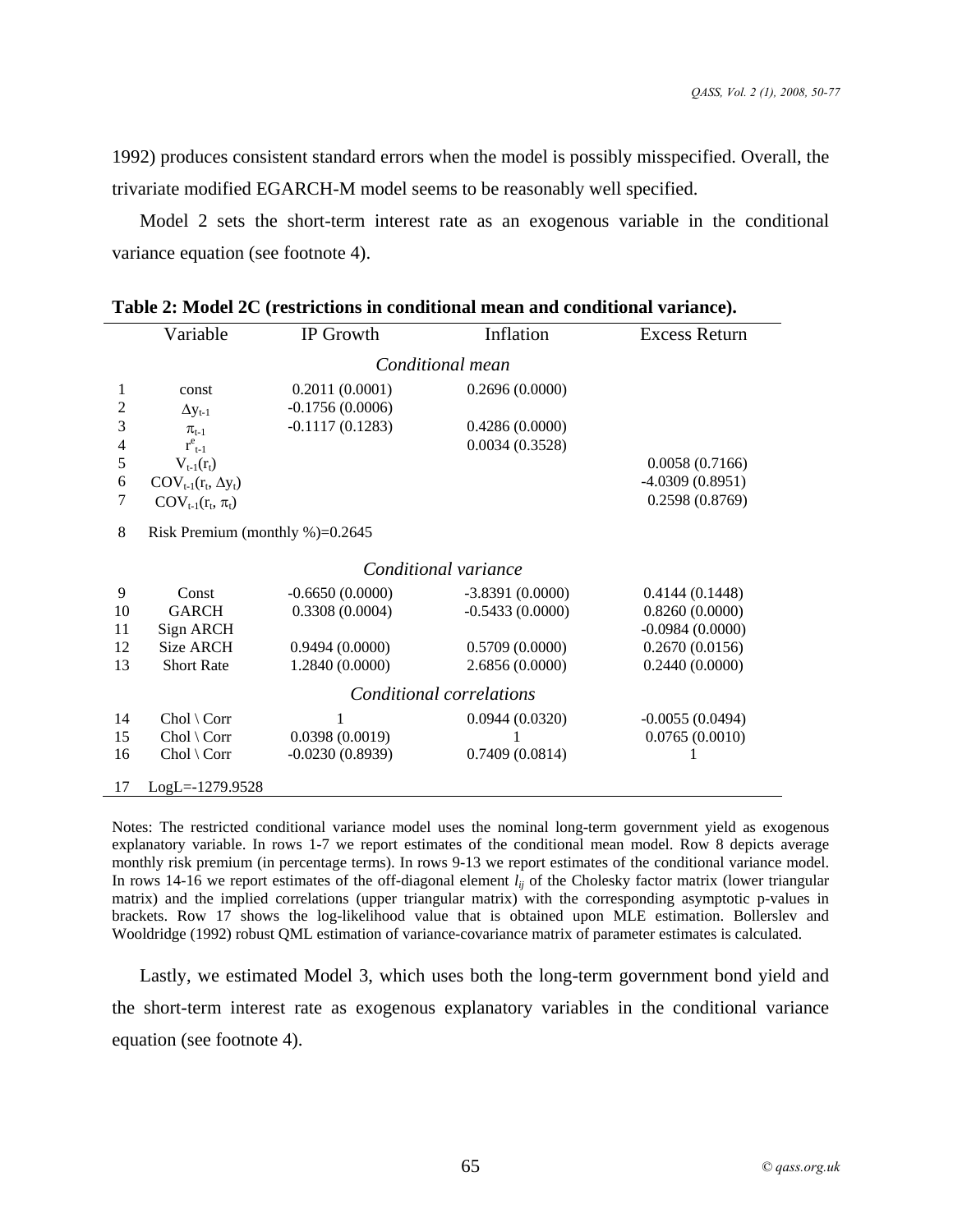|                          | Variable                            | IP Growth         | Inflation         | <b>Excess Return</b> |  |  |
|--------------------------|-------------------------------------|-------------------|-------------------|----------------------|--|--|
| Conditional mean         |                                     |                   |                   |                      |  |  |
| 1                        | const                               | 0.2076(0.0000)    | 0.2742(0.0000)    |                      |  |  |
| 2                        | $\Delta y_{t-1}$                    | $-0.1612(0.0023)$ |                   |                      |  |  |
| 3                        | $\pi_{t-1}$                         | $-0.1260(0.3980)$ | 0.4097(0.0000)    |                      |  |  |
| 4                        | $r_{t-1}^e$                         |                   | 0.0021(0.5478)    |                      |  |  |
| 5                        | $V_{t-1}(r_t)$                      |                   |                   | $-0.0017(0.9024)$    |  |  |
| 6                        | $COV_{t-1}(r_t, \Delta y_t)$        |                   |                   | $-25.578(0.6966)$    |  |  |
| 7                        | $\text{COV}_{t-1}(r_t, \pi_t)$      |                   |                   | 0.8238(0.4216)       |  |  |
| 8                        | Risk Premium (monthly $\%$ )=0.4497 |                   |                   |                      |  |  |
| Conditional variance     |                                     |                   |                   |                      |  |  |
| 9                        | Const                               | $-1.3010(0.0000)$ | $-4.4569(0.0000)$ | 0.6540(0.0002)       |  |  |
| 10                       | <b>GARCH</b>                        | 0.2562(0.0031)    | $-0.5552(0.0000)$ | 0.6404(0.0029)       |  |  |
| 11                       | Sign ARCH                           |                   |                   | $-0.1530(0.0050)$    |  |  |
| 12                       | Size ARCH                           | 0.8727(0.0000)    | 0.5338(0.0000)    | 0.2409(0.0126)       |  |  |
| 13                       | Long Rate                           | 1.7667 (0.0000)   | 2.0939 (0.0163)   | 0.6169(0.0034)       |  |  |
| 14                       | <b>Short Rate</b>                   | 0.2618(0.3512)    | 1.2204 (0.1381)   | 0.0512(0.6194)       |  |  |
| Conditional correlations |                                     |                   |                   |                      |  |  |
| 15                       | $Chol \setminus Corr$               |                   | 0.0870(0.0188)    | $-0.0013(0.0094)$    |  |  |
| 16                       | $Chol \setminus Corr$               | 0.0371(0.0370)    | 1                 | 0.0661(0.0004)       |  |  |
| 17                       | $Chol \setminus Corr$               | $-0.0053(0.6630)$ | 0.6396(0.0000)    |                      |  |  |
| 18                       | $LogL = -1263.6680$                 |                   |                   |                      |  |  |

**Table 3: Model 3C (restrictions in conditional mean and conditional variance).** 

Notes: The restricted conditional variance model uses the nominal long-term government yield and nominal shortterm interest rate as exogenous explanatory variables. In rows 1-7 we report estimates of the conditional mean model. Row 8 depicts average monthly risk premium (in percentage terms). In rows 9-13 we report estimates of the conditional variance model. In rows 14-16 we report estimates of the off-diagonal element  $l_{ij}$  of the Cholesky factor matrix (lower triangular matrix) and the implied correlations (upper triangular matrix) with the corresponding asymptotic p-values in brackets. Row 17 shows the log-likelihood value that is obtained upon MLE estimation. Bollerslev and Wooldridge (1992) robust QML estimation of variance-covariance matrix of parameter estimates is calculated.

Models 1C through 3C refer to the models with restrictions in the equations for conditional mean and conditional variance, discussed in Section 6.2. Because Models 1C through 3C are our preferred models, we report the estimation results for these models only.

#### 6.1 Conditional Mean Equation

We first consider the conditional mean model. Because in Models 1A through 3A the effect of excess equity return on output growth, and the effect of output growth on inflation are insignificant, we reestimate these models excluding these insignificant variables. Models that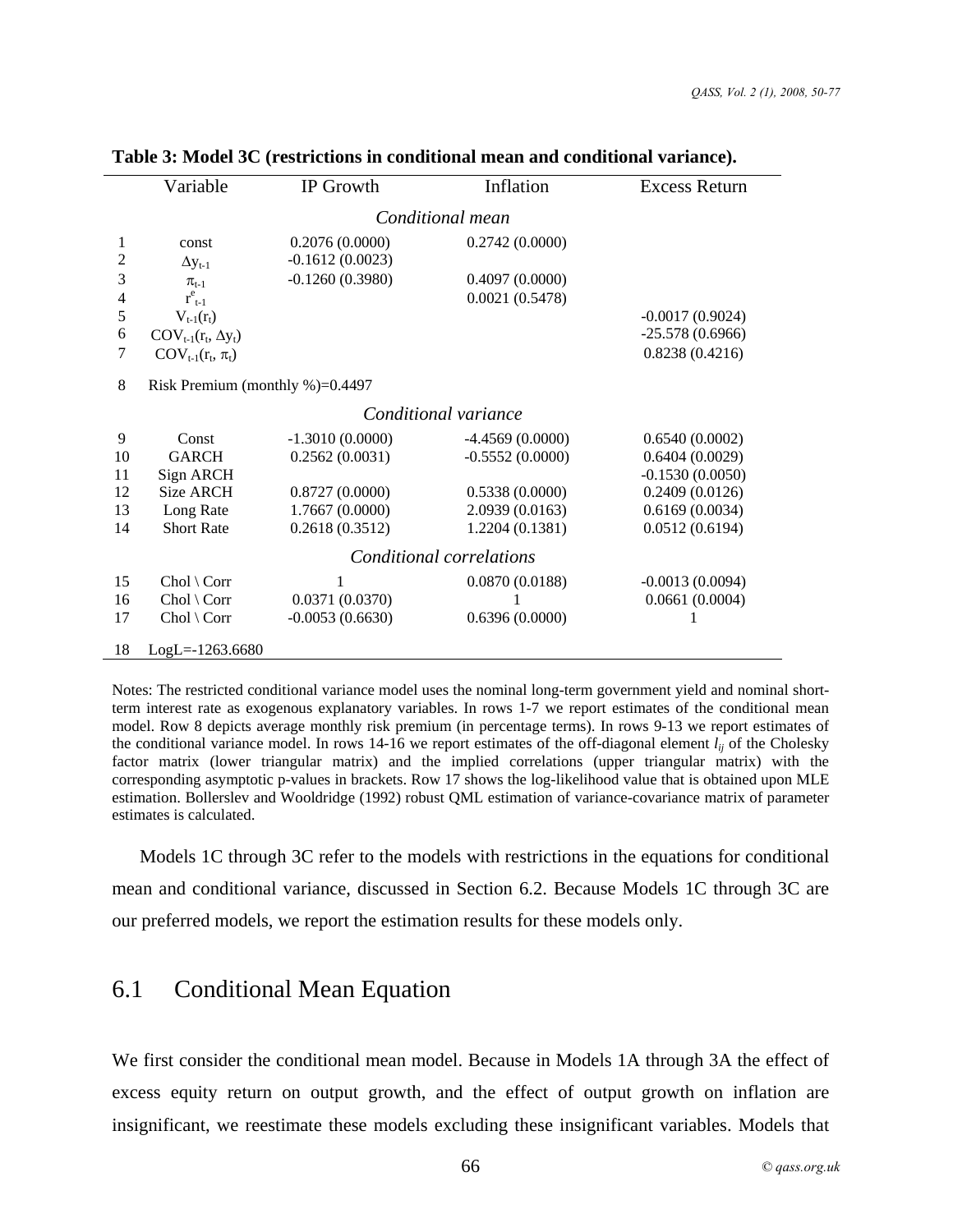restrict the conditional mean dynamics are henceforth referred to as Models 1B through 3B, respectively. We use a standard likelihood ratio test to test the restricted Models 1B through 3B against Models 1A through 3A, respectively. With regard to Model 1, the test statistic  $\left(\chi^2(2) = 0.6134, p = 0.7539\right)$  can not reject the restricted Model 1B. Similarly, we can not reject Model 2B against Model 2A  $(\chi^2(2) = 0.4950, p = 0.7808)$  or Model 3B against Model 3A  $(x^2(2) = 0.6542, p = 0.7210)$ . Therefore, our preferred models, which best characterise the conditional mean dynamics, are Models 1B through 3B (not reported in the paper, but available upon request).

Notably, the parameter estimates in the industrial production growth and inflation equations appear to be relatively more stable than the estimates of the EGARCH-M effects in the conditional mean equation of excess equity return. We observe that industrial production growth and inflation are essentially determined by their own lagged terms. In addition, the lagged rate of inflation has a significantly negative effect on the industrial production growth rate.

#### 6.2 Conditional Variance Equation

The focus of this research concerns the two-tier relation between the equity risk premium, financial and macroeconomic volatilities and inflationary expectations. This can be decomposed into two parts. The first tier involves the relation between the conditional volatilities and the inflationary expectations captured by the long-term government bond yield. The second tier concerns the relation between the equity risk premia and financial and macroeconomic volatilities.

In this subsection, we consider the first tier structure. In this relationship, the lagged conditional variance is found statistically significant in all three equations. The asymmetric sign effect, captured by the parameter  $a_{i2}$ , is significantly negative for the equity market volatility, as expected. With regard to the inflation equation, we report a negative, albeit imprecisely estimated, inflation volatility sign effect. The inflation volatility sign effect is dominated by the volatility size effect, which is significantly positive. This result is consistent with our previous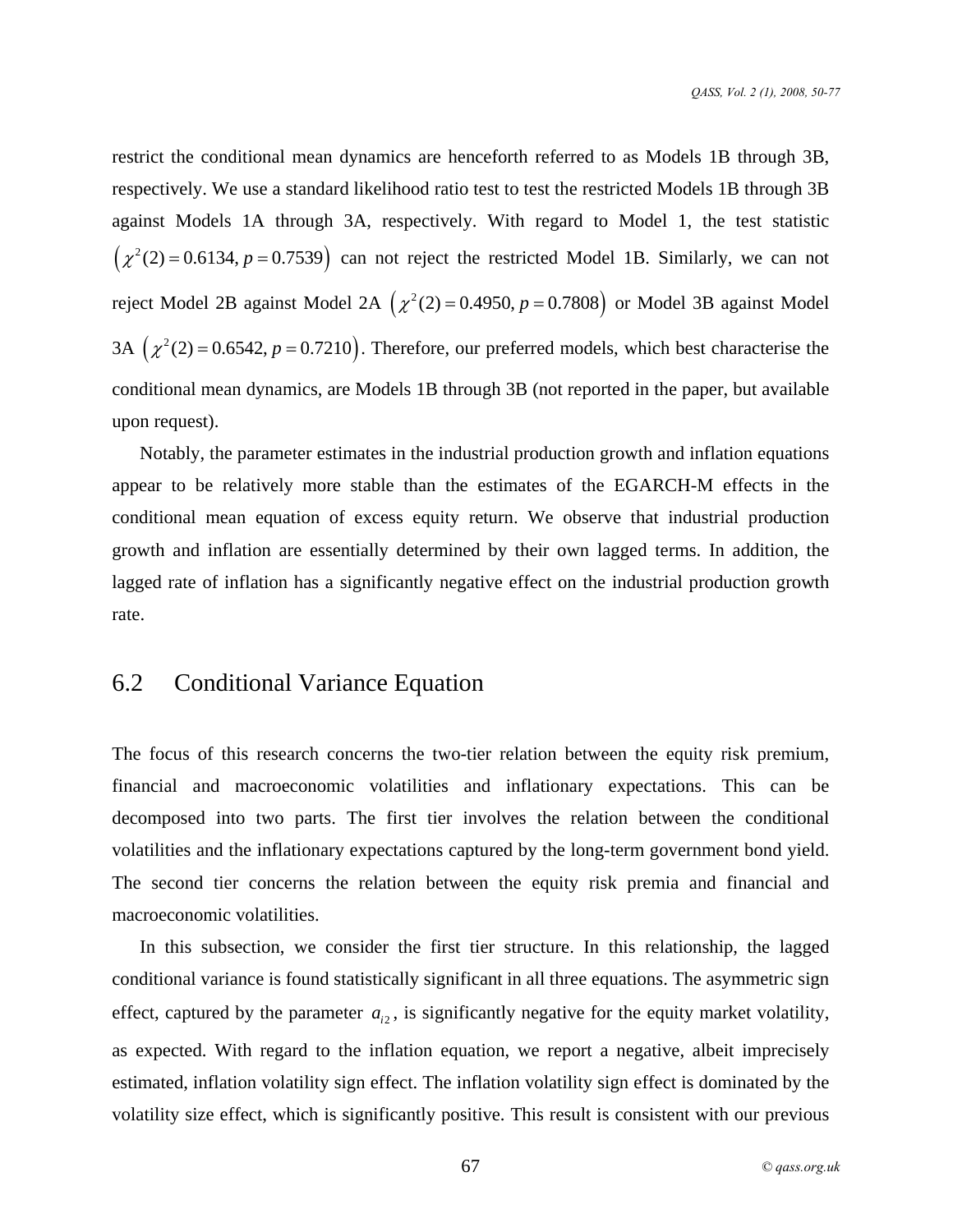discussion in Section 4 and the results of Grier et al. (2004) and Shields et al. (2005). As in the case of equity market volatility, the finding that large innovations of either sign to inflation (industrial production growth) impact upon the conditional variance of inflation (industrial production growth) is not unreasonable.

Within the first tier structure, we are specifically interested in the effect that the long-term government yield exerts on the conditional variances. Section 4 suggests that the long-term government bond yield should exert a significantly positive influence. The long yield has a significantly positive effect on the three conditional variances, as expected.

We would expect the long-term government bond yield to have played a more important role in affecting macroeconomic and financial risk than the short-term interest rate. To test this proposition, we estimate a multivariate EGARCH-M model, in which we use the nominal short-term interest rate in financial and macroeconomic volatility modelling (Model 2). We observe a strong correlation of the nominal short-term interest rate with the conditional variance of industrial production growth and inflation, but not with the conditional variance of equity return. Moreover, as Model 3 indicates, when the long-term government bond yield is also included, the effect that the short-term interest rate exerts on the conditional variances of industrial production growth rate and inflation becomes insignificant. We conclude that the UK equity market assessments of macroeconomic volatility are better represented by long-term financial yields than by short-term rates.

Because the asymmetric sign effects in the volatility models for inflation and output growth turn out to be insignificant, we reestimate Models 1B through 3B, excluding these effects. This gives us Models 1C through 3C, respectively. We use a likelihood ratio test to test Models 1C through 3C against Models 1B through 3B. With regard to Model 1, the test statistic  $\left(\chi^2(2) = 0.2902, p = 0.8649\right)$  cannot reject the restricted Model 1C. Similarly, we can not reject Model 2C against Model 2B  $(\chi^2(2) = 0.0628, p = 0.9691)$  or Model 3C against Model 3B  $(x^2(2) = 0.3168, p = 0.8535)$ . Thus the models that characterise best the conditional mean and conditional variance dynamics are Models 1C through 3C. Because the long-term government yield outperforms the short-term interest rate, our model of reference is Model 1C.

Finally, we also calculate Ljung-Box Q-statistics for the standardised residuals from Model 1C (results are not reported, but are available upon request). Because the Q-statistics suggest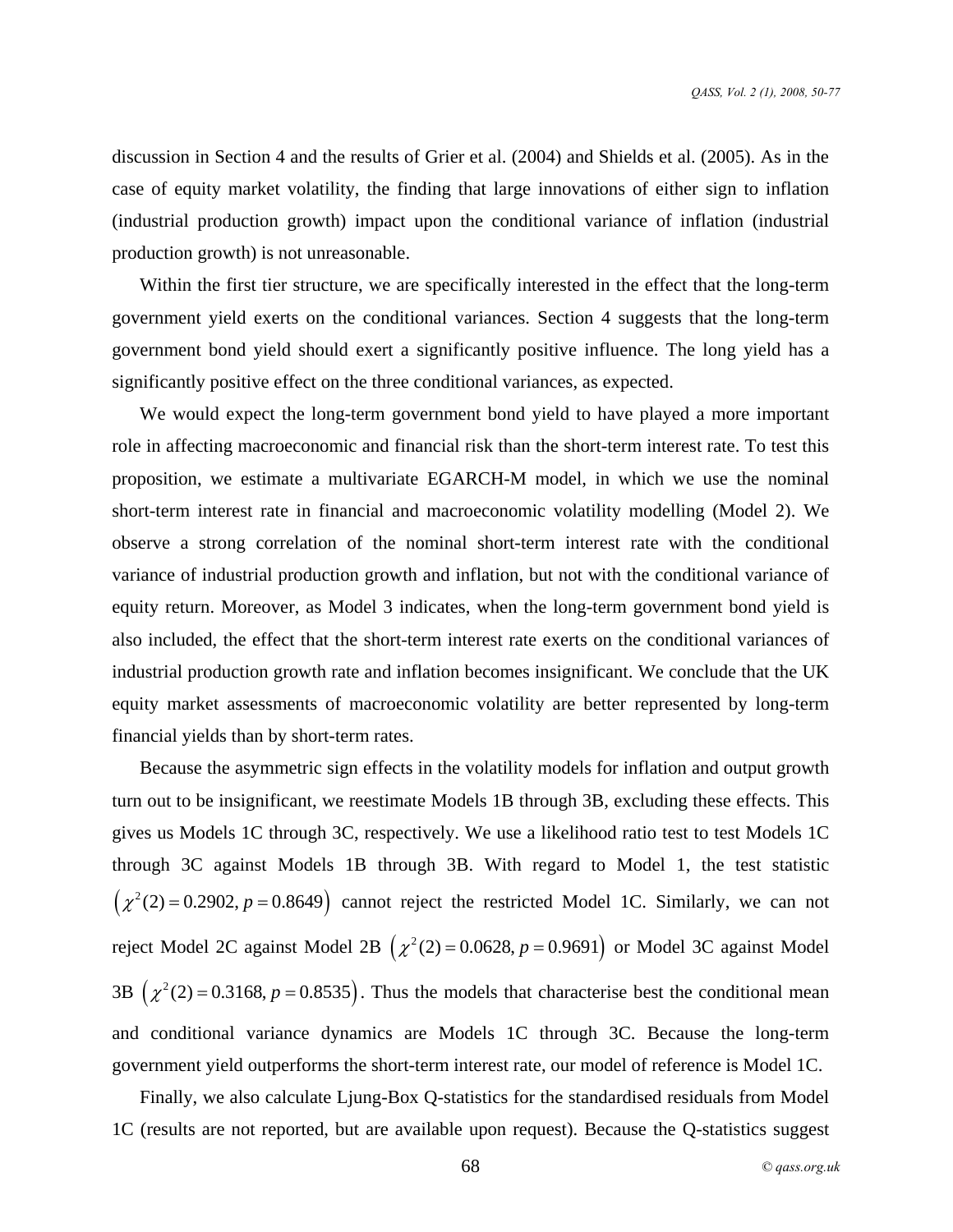$(Q(12) = 278.902, p = 0.0000)$ , we reestimate this model adding more lags to the mean some evidence of serial correlation in the residuals of the equation for inflation equation for inflation. We find that using 13 lags of inflation eliminates serial correlation from the residuals of the equation for inflation  $(Q(12) = 15.8777, p = 0.1969)$ , but that the results do not change. The average monthly risk premium for Model 1C when 13 lags are used in the conditional mean equation for inflation is estimated at 0.52% (6.24% per annum). Also, the ttest suggests that risk premium implied by the model with 13 lags is not significantly different from the risk premium for the model with one lag in the mean equation for inflation. However, because Lutkepohl (1991) argued that using less rather than more lags improves predictability of a VAR, our preferred model is Model 1C with one lag.

#### 6.3 The Risk Premium

We next focus on the second tier relation. The estimation results of Model 1C indicate that there is some evidence that the UK equity risk premium reflects the behaviour of macroeconomic volatilities. More specifically, we find that the output growth risk premium has a significant effect on the UK excess equity return.

The implied equity premium is given by

$$
\widehat{RP}_{t+1} = \widehat{r}_{31} \widehat{COV}_t (\Delta y_{t+1}, r_{t+1}) + \widehat{r}_{32} \widehat{COV}_t (\pi_{t+1}, r_{t+1}),
$$
\n(16)

where  $\hat{\gamma}_{31}$  and  $\hat{\gamma}_{32}$  are the (3,1)*th* and (3,2)*th* elements of the parameter matrix  $\Gamma$ , respectively, and correspond to the parameters  $\beta_1$  and  $\beta_2$  in equation (10).  $\widehat{COV}_t(\Delta y_{t+1}, r_{t+1})$ and  $\widehat{COV}_t(\pi_{t+1}, r_{t+1})$  are estimated time-varying conditional covariances of the equity return with industrial production growth and inflation, respectively. Having estimated the model, we generate the implied equity premium series over the sample period. To yield a better representation for the implied equity risk premium, we remove unnecessary noise by taking a 12-month moving average of the series. The average monthly risk premium is 0.55% (6.60% per annum) for the UK. The implied risk premium series is drawn in Figure 2.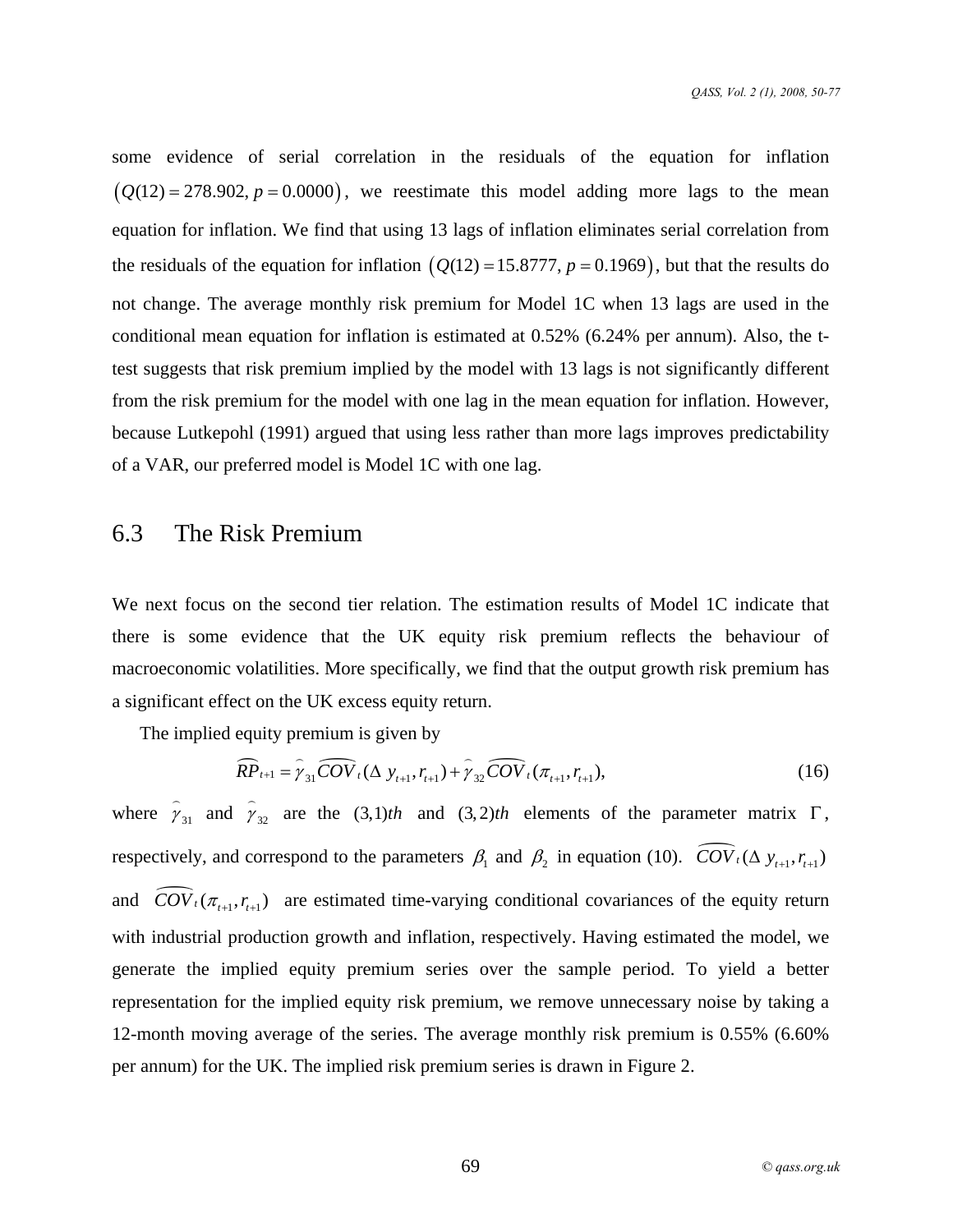



Notes: This figure depicts a 12-month moving average of the time-varying equity risk premium for the UK (Model 1C), as a monthly percentage. Top (bottom) panel shows the contribution of output (inflation) volatility to the equity risk premium.

Figure 2 shows a rise in the UK equity risk premium in the early 70s followed by a gradual decline. At the beginning of the sample, the risk premium is just slightly higher than at the end of the sample. The risk premium features a sharp increase in February 1974, in the aftermath of the first oil price shock, but then it steadily decreases towards the end of the sample. To pursue a deeper analysis of this risk premium pattern, we also generate the equity risk premium shares due to the time-varying covariance between industrial production growth rate and excess equity return (output growth risk premium) and covariance between inflation and excess equity return (inflation risk premium), depicted in the top and bottom panels of Figure 2, respectively. Because this outlier alone appears to have shaped the time variation in the risk premium, we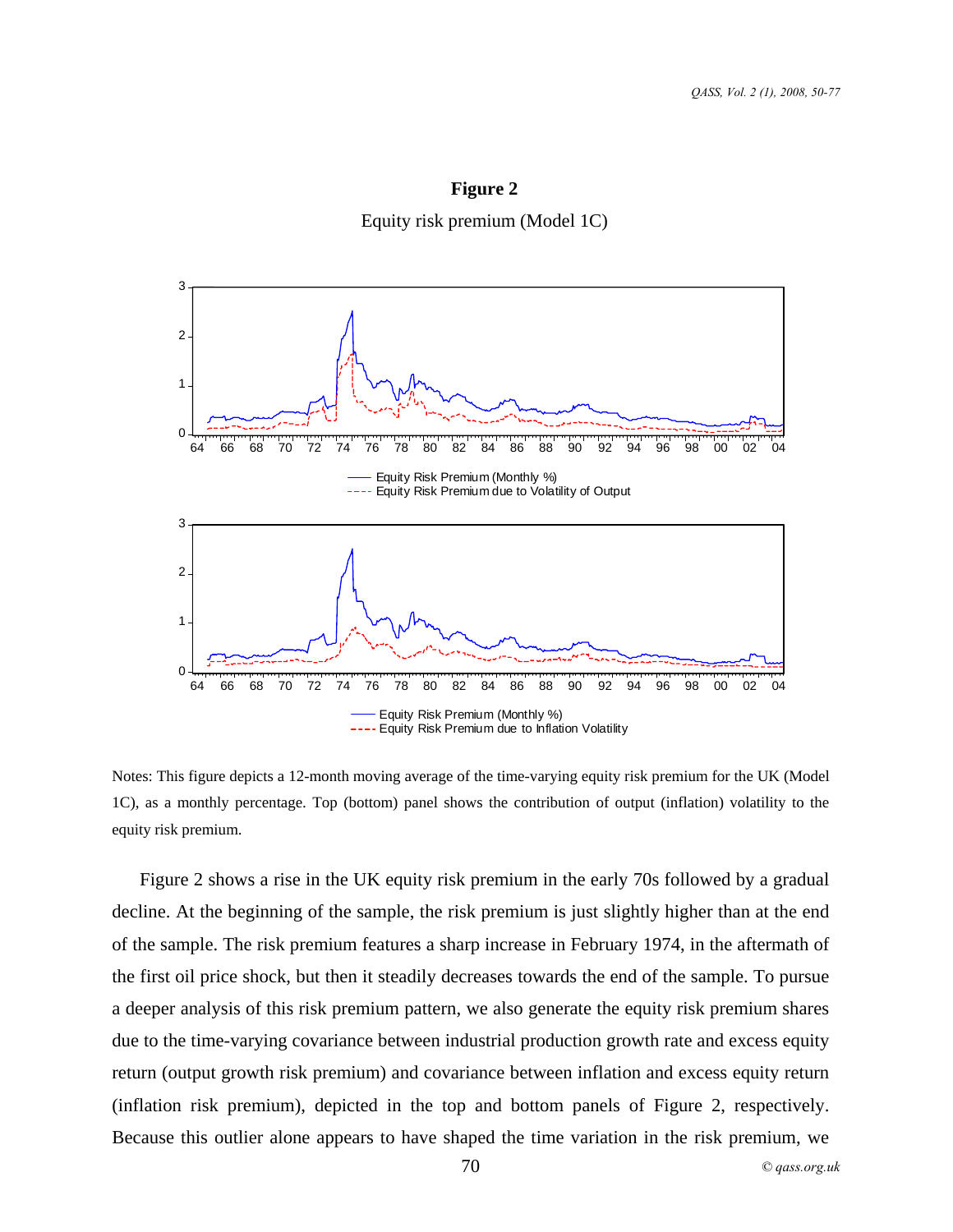analyse whether this sharp increase is due to inflation or output growth. The data indicate that in January 1974 industrial UK output slumped by 7.7% in comparison with the previous month and the month-to-month inflation increased to 1.6% in January 1974, reaching 2.0% in February and peaking at 3.4% in May of the same year. Therefore, the first oil price shock appears to have simultaneously decreased industrial production and increased consumer prices, a phenomenon commonly described by macroeconomists as an 'adverse supply-side shock' or 'stagflation'. This decomposition indicates that the output growth risk premium experienced a larger, albeit less persistent, increase than the inflation risk premium. There was also a rise, albeit much smaller in magnitude, in the UK risk premium in 1979, in the aftermath of the second oil price shock, which gradually worked itself out.

Conditional variances are an important constituent of the risk premium. To see this, consider the conditional mean equation for the excess equity return:

$$
r_{t+1} - r_t^f = \beta_0 V_t \left( r_{t+1} \right) + \beta_1 COV_t \left( \Delta y_{t+1}, r_{t+1} \right) + \beta_2 COV_t \left( \pi_{t+1}, r_{t+1} \right) + u_{3, t+1}, \tag{17}
$$

Where the first component represents the Jensen effect, and the equity risk premium is defined by the sum of the second and third components in the right hand side of equation (17). The reparameterisation we use implies:

$$
V_{t}(r_{t+1}) = l_{31}^{2}g_{11,t} + l_{32}^{2}g_{22,t} + g_{33,t}; \text{COV}_{t}(\Delta y_{t+1}, r_{t+1}) = l_{31}g_{11,t}; \text{COV}_{t}(\pi_{t+1}, r_{t+1}) = l_{31}l_{21}g_{11,t} + l_{32}g_{22,t}. \tag{18}
$$

This suggests that the conditional mean is a linear function of the conditional variances.

The conditional variances are depicted in Figure 3. The implied risk premium plot in Figure 2 shows some of the features of the time variation in the conditional variances depicted in Figure 3. Remarkably, the UK risk premium closely resembles the time variation in the conditional variance of industrial production growth rate. What is noteworthy is the time variation in conditional correlations, depicted in Figure 4.

We observe a positive time-varying correlation between output growth and inflation. Thus the sign of this correlation is as predicted by the conventional Phillips curve, although not necessarily supported by the empirical evidence. Moreover, as Smith, Sorensen and Wickens (2007b) argue, this is only true when a given business cycle phase is due to a demand shock. However, a recession due to a supply shock is likely to have higher rather than lower inflation, which would imply a negative relation between output growth and inflation. We further observe a small negative time-varying correlation between industrial production growth rate and equity return, the sign of which is difficult to interpret. Finally, because low returns and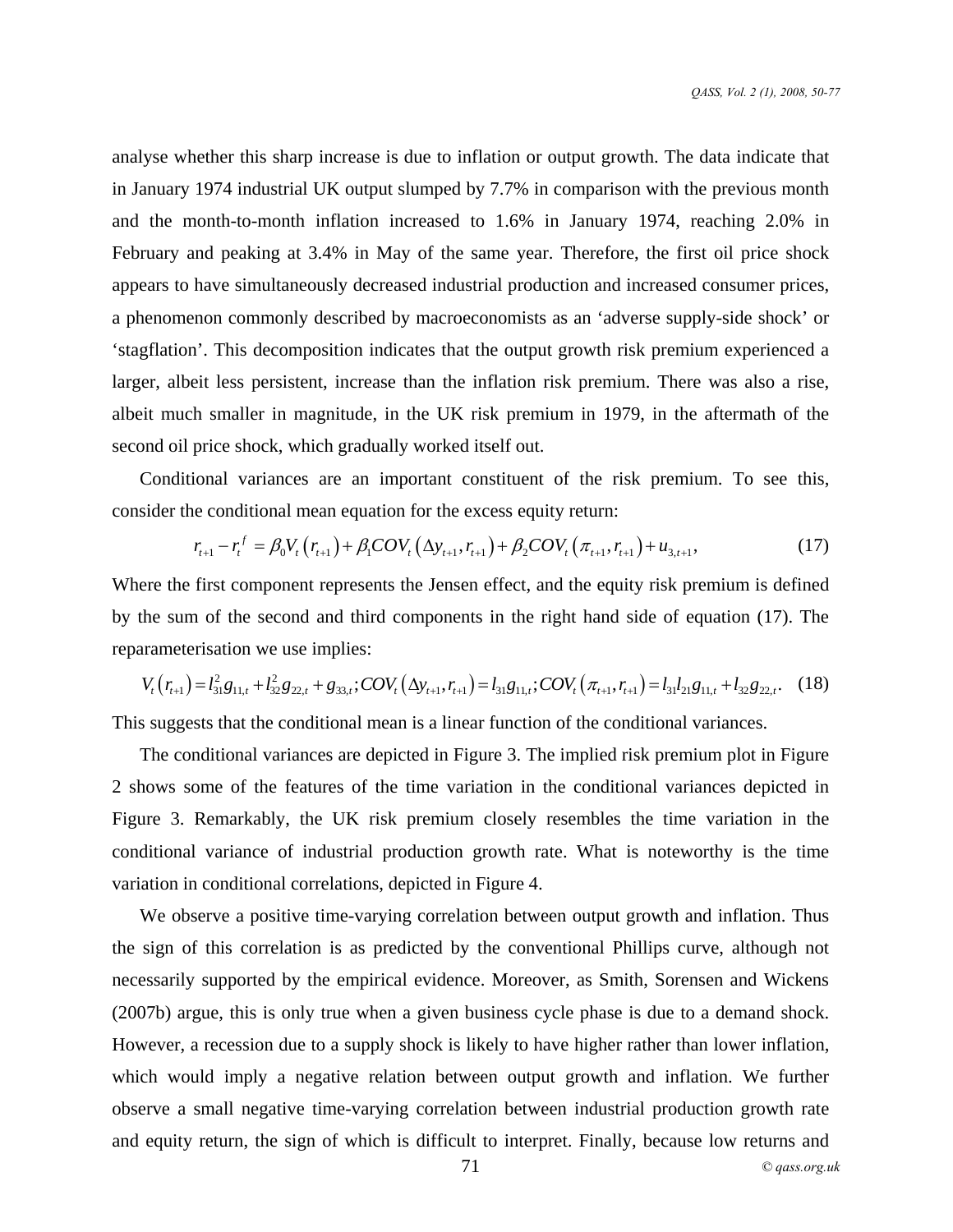low inflation are expected in a recession, we observe a positive correlation between these two variables, which is in line with the implications of procyclical monetary policy (Boyle and Peterson, 1995).

#### **Figure 3**

Conditional variances (Model 1C)



Notes: This figure depicts conditional variances of industrial production growth rate (top panel), inflation (middle panel) and stock return (bottom panel) implied by the model (12-month moving average).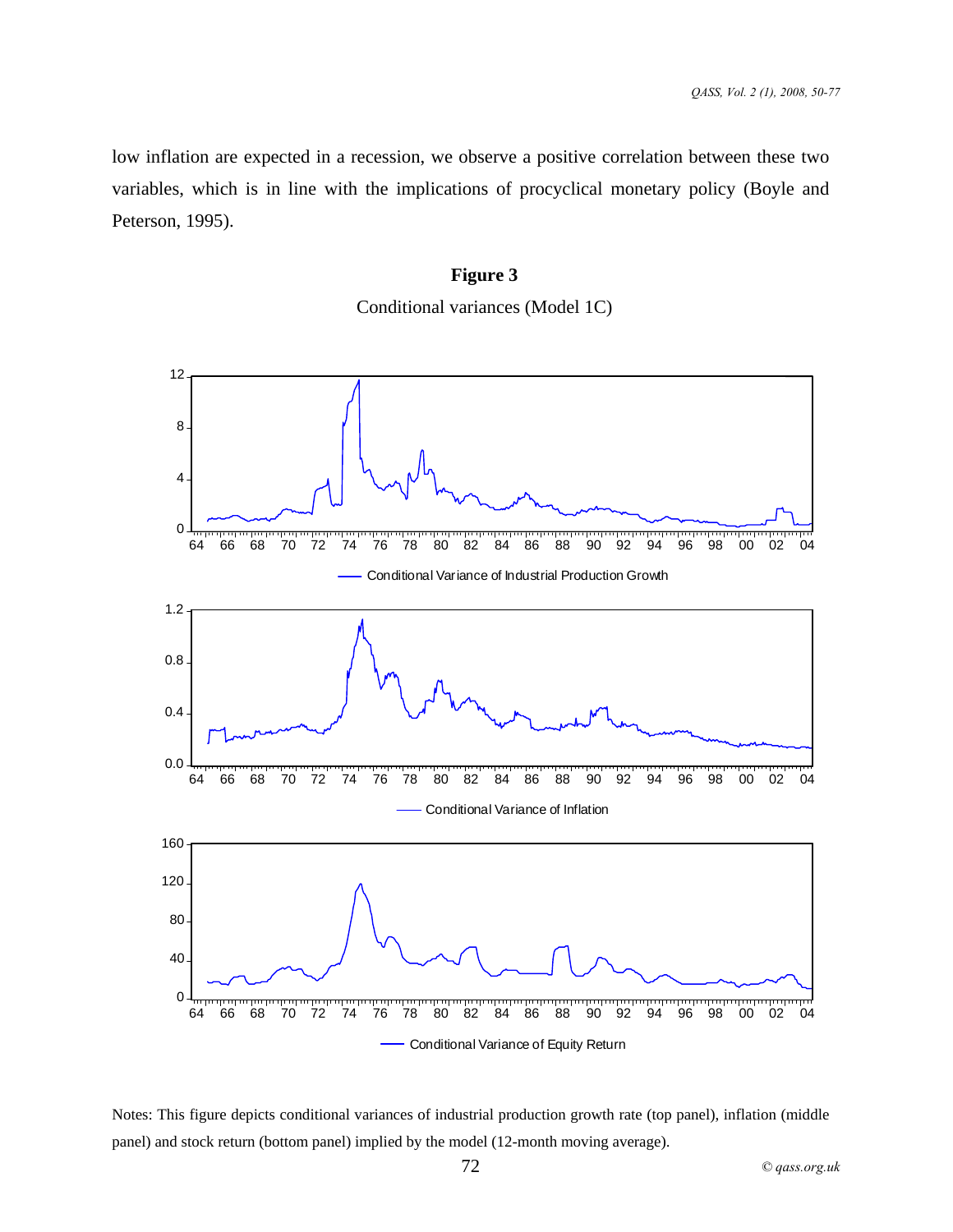





Notes: This figure illustrates time-varying correlations implied by the model (12-month moving average). The top panel depicts the correlation between output growth and inflation, the middle panel depicts the correlation between output growth and equity return, and the bottom panel depicts the correlation between inflation and equity return.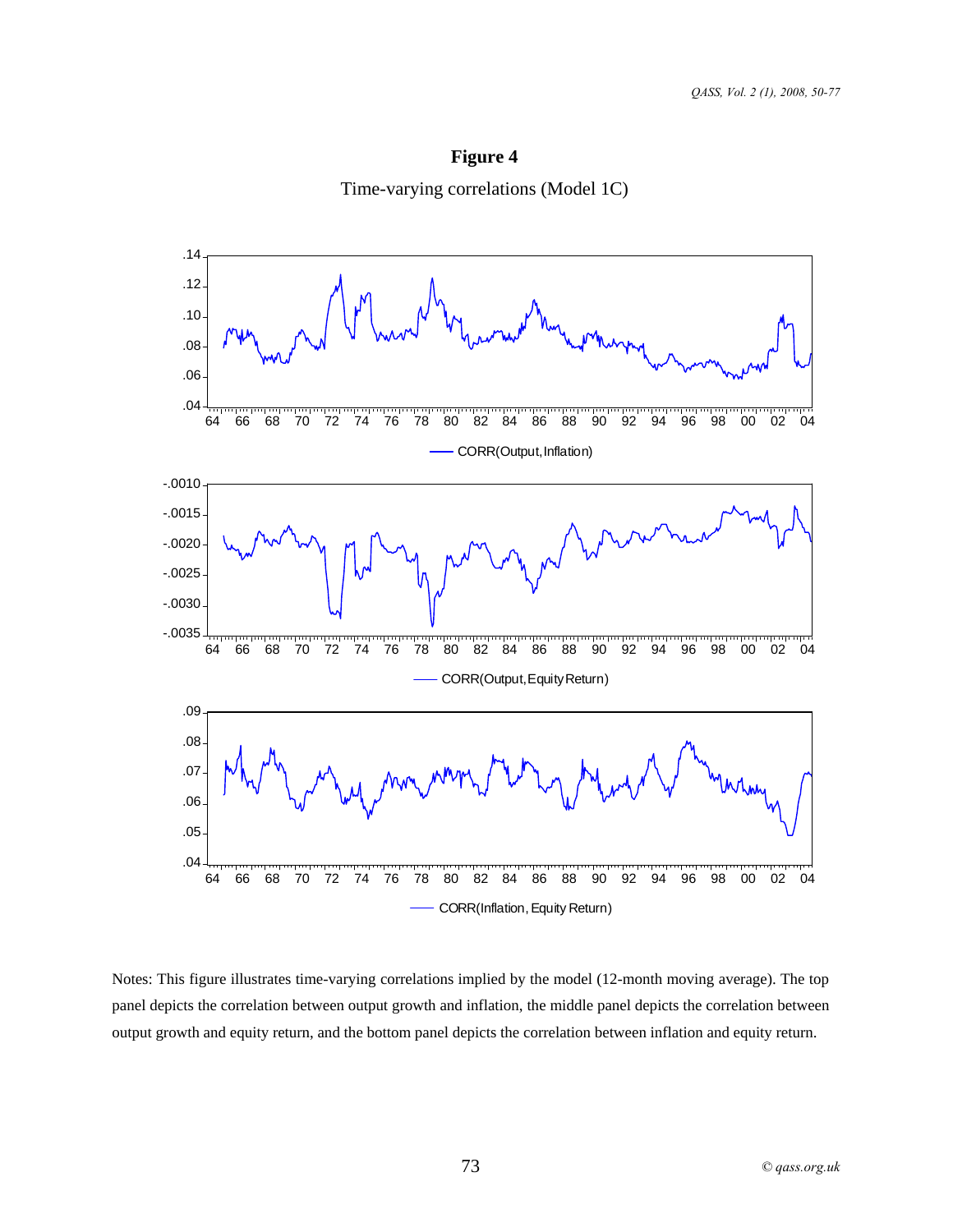#### 6.4 Discussion

This evidence indicates that macroeconomic and financial volatility may be driven by inflationary expectations captured by the nominal long-term government yield rather than by the nominal short-term interest rate, the view advocated by Glosten et al. (1993), Scruggs (1998), Perez-Quiros and Timmermann (2000), among others. To our knowledge, such evidence is largely new and it is consistent with findings reported in Cappiello and Guene (2005) that the inflation risk premium is larger for long-term government bonds than short-term government bonds. The long-term government yield has a positive sign in the three equations governing macroeconomic and financial volatility. The statistically positive effect in the conditional variance of inflation can be reconciled with Friedman (1977), Fischer, Hall and Taylor (1981) and Huizinga (1993). This effect in the conditional variance of output growth stems from Grier et al. (2004), whereas the positive effect in the conditional variance of equity returns is emphasised in Shanken (1990), Glosten et al. (1993), Scruggs (1998), Perez-Quiros and Timmermann (2000). Further, consistent with the findings of Shields et al. (2005), the impact coefficient of large macroeconomic and financial shocks on macroeconomic and financial volatility is larger than that for small shocks, of either sign. However, contrary to implications in Grier et al. (2004) and Smith, Sorensen and Wickens (2007b), we do not find evidence that a negative macroeconomic shock has a different effect on macroeconomic volatility than a positive shock.

We find that the UK equity risk premium reflects the rise and subsequent fall in macroeconomic volatility. More specifically, a relatively low premium in the 1960s was followed by a more turbulent period and a larger premium in the 1970s, but the risk premium has fallen since the early 1980s. Using macroeconomic volatilities to explain equity risk premium is consistent with Lettau, Ludvigson and Wachter (2007), who argued that the declining US equity risk premium can be explained by the behaviour of macroeconomic volatilities and with Brandt and Wang (2003), who showed that news about inflation dominates news about consumption growth in accounting for time variation in relative risk aversion. In contrast to findings in Schwert (1989), but consistent with Smith, Sorensen and Wickens (2007b), who studied the US equity risk premium, the output growth risk premium exerts a significant effect on the UK excess equity return.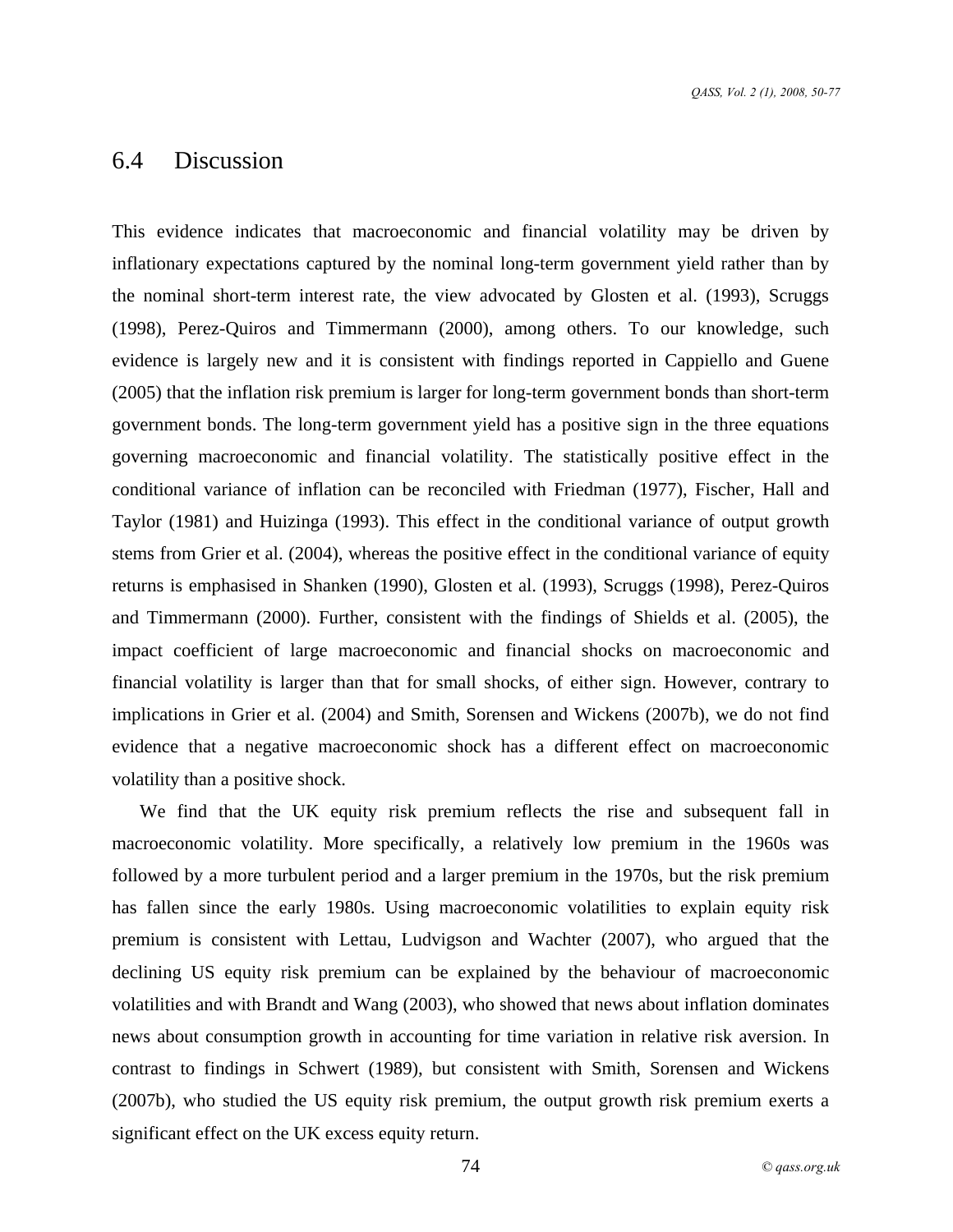## 7 Conclusions

In this paper, we have used a multivariate EGARCH-M model to study the two-tier risk-return relation between the equity risk premium, macroeconomic and financial volatilities and inflationary expectations. To rationalise this structure, we built our empirical study upon the SDF model. One of the distinctive features of our empirical model is the triangularfactorisation based modelling of time-varying structural variances and dynamic conditional correlations. Another distinctive feature of our empirical model is using a long-term government bond yield, which can be thought of as capturing inflationary expectations, to condition macroeconomic and financial volatilities in the first tier relation. We also use both the long-term government bond yield and the short-term interest rate and the short-term interest rate alone in modelling macroeconomic and financial volatilities.

Our research suggests that the long-term government bond yield does capture investor perceptions of UK stock market investment opportunities and risk. In addition, it suggests that these investor perceptions are better represented by the long-term government bond yield than by the short-term interest rate. In fact, we no longer find a significant relation between conditional variances and the nominal short-term interest rate when both the nominal long-term government yield and nominal short-term interest rate are included in the volatility model.

Within the second tier relationship, we allow the volatility of inflation and industrial production growth, as well as equity market volatility, to affect the equity risk premium. At this stage, we find that the covariance between output growth and equity return has a significant effect on the risk premium, although that between inflation and equity return does not.

The implied risk premium reflects the rise and subsequent fall in macroeconomic volatilities. Specifically, the relatively low volatility period of the 1960s was followed by a more turbulent period in the 1970s, but in the 1980s volatility gradually decreased towards the end of the sample. These fluctuations were clearly reflected in the equity risk premium.

Our research contributes to the ongoing analysis of the relationship between risk and return. The finding that the long-term nominal yield is an important influence on volatility suggests that these effects are more persistent than documented in earlier studies of short-term interest rate and volatility-clustering effects.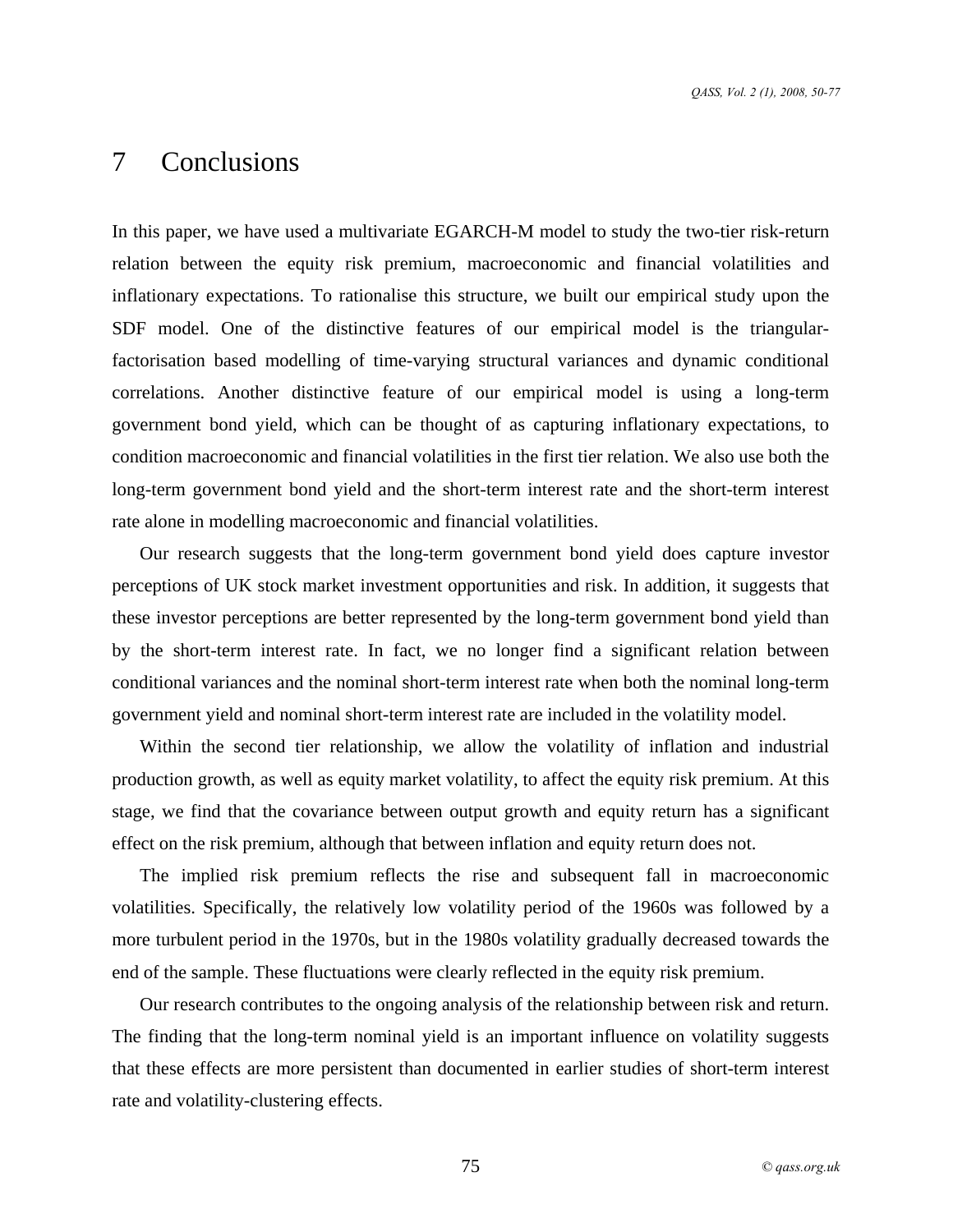### References

- [1] Adrian, T., and J. Rosenberg (2005). Stock Returns and Volatility: Pricing the Long-Run and Short-Run Components of Market Risk. Mimeo, Federal Reserve Bank of New York.
- [2] Bollerslev, T. (1990). Modelling the Coherence in the Short-Run Nominal Exchange Rates: A Multivariate Generalized ARCH model. Review of Economics and Statistics, 72, 498-505.
- [3] Bollerslev, T., and J. M. Wooldridge (1992). Quasi-maximum Likelihood Estimation and Inference in Dynamic Models with Time-varying Covariances. Econometric Reviews, 11, 143-172.
- [4] Boyle, G. W., and J. D. Peterson (1995). Monetary Policy, Aggregate Uncertainty, and the Stock Market. Journal of Money, Credit and Banking, 27, 570-582.
- [5] Brandt, M. W., and K. Q. Wang (2003). Time-varying Risk Aversion and Unexpected Inflation. Journal of Monetary Economics, 50, 1457-1498.
- [6] Campbell, J. Y., and T. Vuolteenaho (2004). Inflation Illusion and Stock Prices. NBER WP 10263.
- [7] Cappiello, L., and S. Guene (2005). Measuring Market and Inflation Risk Premia in France and in Germany. ECB WP 43.
- [8] Chen, N. F., Roll R., and S. A. Ross (1986). Economic Forces and the Stock Market. Journal of Business, 59, 383-403.
- [9] Chernov, M., Gallant R., Ghysels E., and G. Tauchen (2003). Alternative Models for Stock Price Dynamics. Journal of Econometrics, 116, 225-257.
- [10] Engle, R. (2002). Dynamic Conditional Correlation: A Simple Class of Multivariate Generalized Autoregressive Conditional Heteroscedasicity Models. Journal of Business & Economic Statistics, 20, 339-350.
- [11] Engle, R., and V. Ng (1993). Measuring and Testing the Impact of News on Volatility. Journal of Finance, 48, 1749-1778.
- [12] Fama, E. F. (1981). Stock Returns, Real Activity, Inflation and Money. American Economic Review, 71, 545-565.
- [13] Fischer, S., Hall R. E., and J. B. Taylor (1981). Relative Shocks, Relative Price Variability and Inflation. Brookings Papers on Economic Activity, 2, 381-441.
- [14] Fountas, S., Karanasos M., and J. Kim (2006). Inflation Uncertainty, Output Growth Uncertainty and Macroeconomic Performance. Oxford Bulletin of Economics and Statistics, 68, 319-343.
- [15] Friedman, M. (1977). Nobel Lecture: Inflation and Unemployment. Journal of Political Economy, 85, 451-472.
- [16] Glosten, L. R., Jagannathan R., and D. E. Runkle (1993). On the Relation Between the Expected Value and the Volatility of the Nominal Excess Return on Stocks. Journal of Finance, 48, 1779- 1801.
- [17] Grier, K. B., Henry O.T., Olekalns N., and K. Shields (2004). The Asymmetric Effects of Uncertainty on Inflation and Output Growth. Journal of Applied Econometrics, 19, 551-565.
- [18] Huizinga, J. (1993). Inflation Uncertainty, Relative Price Uncertainty and Investment in U.S. Manufacturing. Journal of Money, Credit and Banking, 25, 521-549.